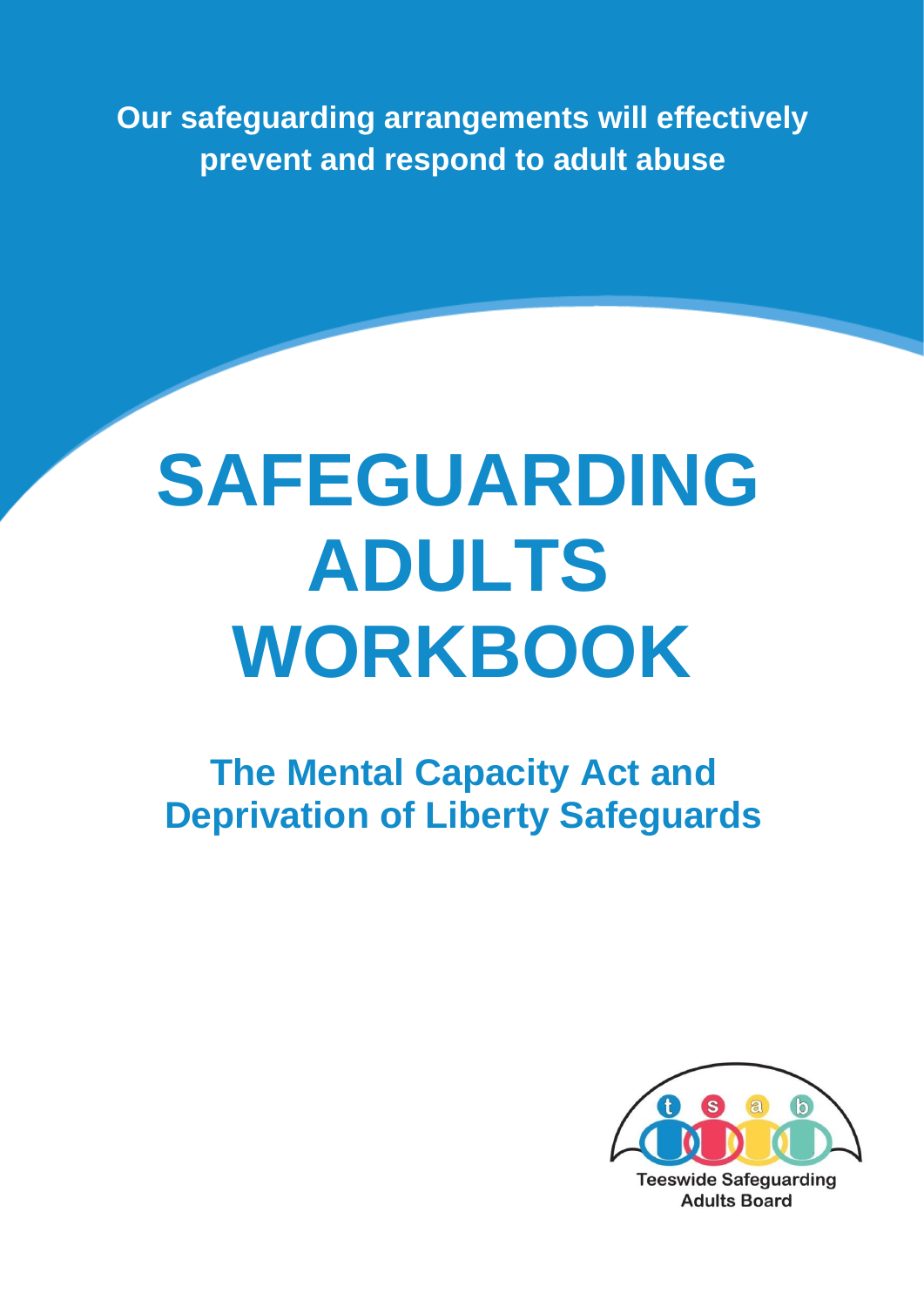#### **Contents**

|                   | <b>Introduction</b>                                                                                             | $\mathbf{3}$ |
|-------------------|-----------------------------------------------------------------------------------------------------------------|--------------|
|                   | The Mental Capacity Act (MCA) 2005                                                                              | 5            |
|                   | <b>Principles of the Mental Capacity Act 2005</b>                                                               | 8            |
|                   | <b>Assessing Best interests (S4 MCA)</b>                                                                        | 11           |
|                   | <b>Deprivation of Liberty Safeguards (DoLS)</b>                                                                 | 16           |
|                   | The Deprivation of Liberty Safeguards Assessment Process                                                        | 18           |
|                   | <b>Advance Decisions</b>                                                                                        | 22           |
|                   | The Use of Restraint under the Mental Capacity Act 2005                                                         | 26           |
|                   | <b>Useful References and Websites</b>                                                                           | 27           |
|                   | <b>Appendices</b>                                                                                               |              |
| $1_{\cdot}$<br>2. | <b>Teeswide Safeguarding Adults Concern Form</b><br>Teeswide Safeguarding Adults Inter-Agency Procedure Summary | 28<br>29     |

| 3. Assessment                |    |
|------------------------------|----|
| 4. Evaluation                | 39 |
| 5. Certificate of Completion |    |

| <b>Revision</b><br><b>Number</b> | <b>Date</b><br>Approved by<br>the Board | <b>Change Record</b>                 | <b>Links to Other Policies</b>       |
|----------------------------------|-----------------------------------------|--------------------------------------|--------------------------------------|
| 3                                | Sept 2018<br>(Business Unit)            |                                      | MCA 2005 DoLS Interim Policy 2016-17 |
| 3.1                              | Jan 2021<br>(Business Unit)             | Reference to SAR Workbook<br>removed | MCA 2005 DoLS Interim Policy 2016-17 |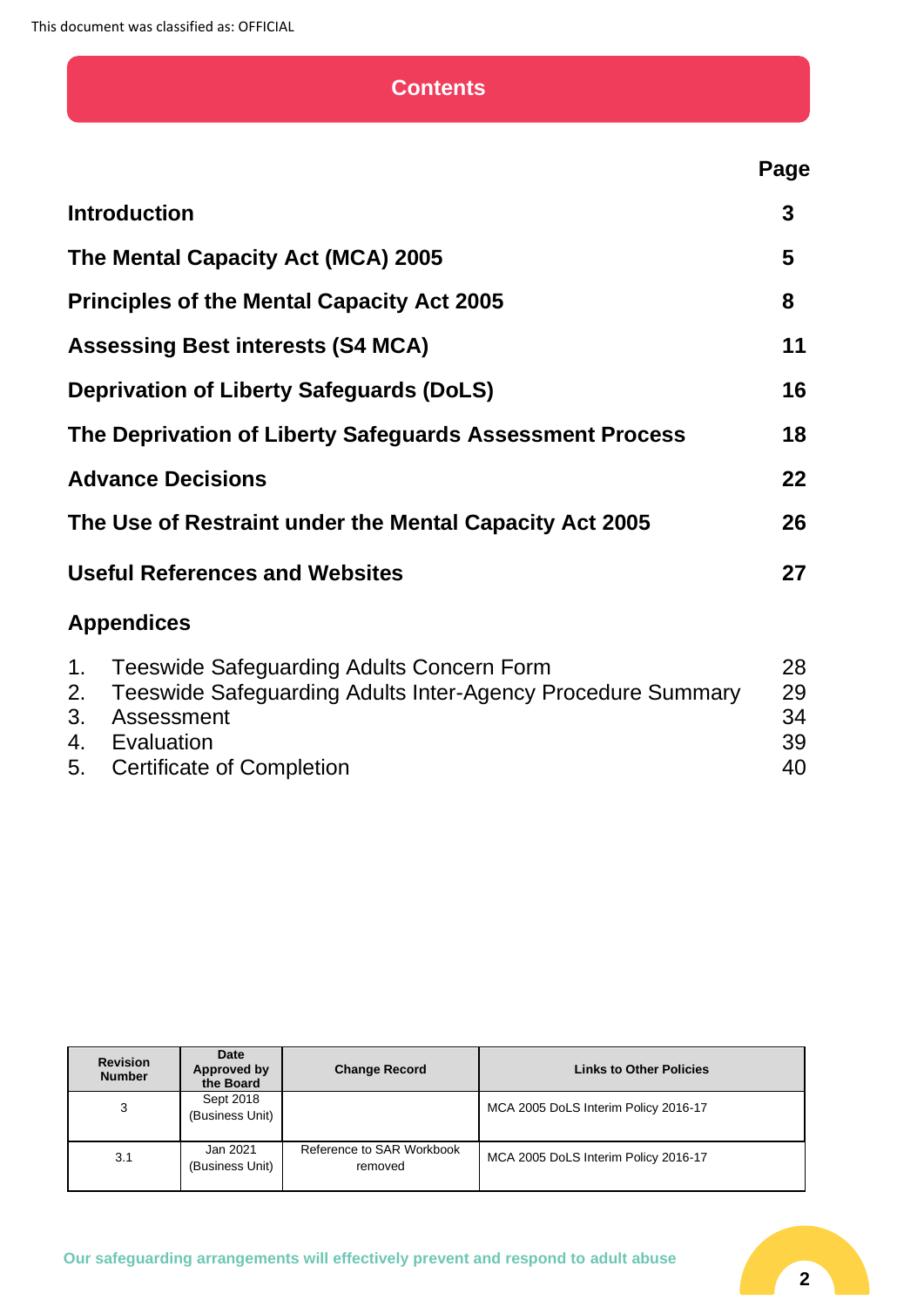#### **Introduction**

This workbook has been developed for staff and volunteers who have completed Safeguarding Adults awareness training, which may have been through attending a tutor-led course, completing an e-learning course or the TSAB Safeguarding Adults Awareness workbook. This workbook will build on your prior learning, the modules are as follows:

> The Mental Capacity Act and Deprivation of Liberty Safeguards Domestic Abuse Forced Marriage Female Genital Mutilation Prevent Modern Slavery Self-Neglect

\*Please note that the Learning from Serious Instances of Abuse Workbook is no longer available. Alternative learning can be accessed via our E-learning platform <https://www.tsab.org.uk/training/> and Safeguarding Adult Review (SAR) Learning Briefings <https://www.tsab.org.uk/professionals/safeguarding-adult-review-sar-reports/>

You must complete all sections of the workbook and return to your Manager for assessment. When you have successfully completed the workbook, you will be issued with a certificate and your training records will be updated: the workbook will be returned to you to be used as a reference tool.

In the appendices, you will find the current Teeswide Inter-Agency Safeguarding Adults Policy and Procedures for reference purposes.

The workbook has been checked for legal accuracy and is accurate as of Sept 2018. Suggested study time to be allocated to complete this workbook: 2½ hours.

Once you have completed the workbooks please forward the *Certificate of*  **Completion** page to the Teeswide Safeguarding Adults Board, Business Unit, using the contact details below, who will make a record of completion and issue a certificate.

Teeswide Safeguarding Adults Board Business Unit, Kingsway House, West Precinct, Billingham, TS23 2NX Email: tsab.businessunit@stockton.gov.uk

This workbook is aligned with nationally recognised competencies. It is based on the Bournemouth University National Competence Framework for Safeguarding Adults, **and** the MCA Competency Framework, and mapped against the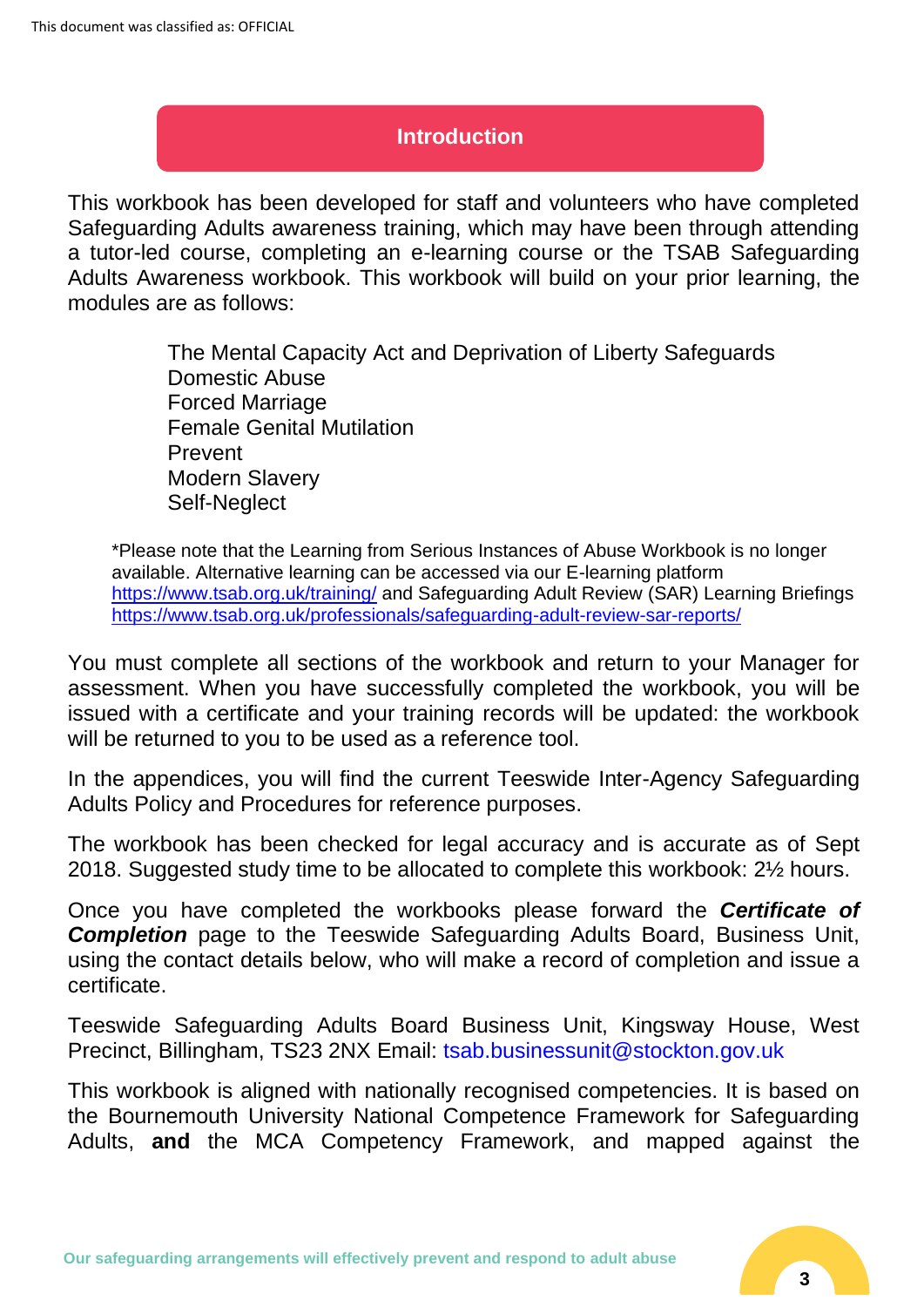Safeguarding Adults: Roles and competences for health care staff- Intercollegiate Document issued August 2018.

On completing of this workbook, you will be able to:

# **Level 1 (Foundation)**

- 1. Understand and demonstrate what Adult Safeguarding is
- 2. Recognise adults in need of Safeguarding and take appropriate action
- 3. Understand dignity and respect when working with individuals
- 4. Understand the procedures for raising a Safeguarding Concern
- 5. Have knowledge of policy, procedures and legislation that supports Safeguarding Adults activity
- 6. Ensuring effective administration and quality of safeguarding processes.

# Target groups: **Alerters and NHS Level 1 & part of Level 2**

Including: All staff and volunteers in health and social care settings, all frontline staff in Fire and Rescue, Police and Neighbourhood Teams and Housing, Clerical and Administration staff, Domestic and Ancillary staff, Health and Safety Officers, staff working in Prisons and custodial settings, other support staff, Elected Members, Governing Boards and safeguarding administrative support staff.

Although the word 'Alerter' is used here in conjunction with the national competency framework, the term 'Safeguarding Concern' was introduced in April 2015 to replace this.

## **Level 2 (Intermediate)**

- 1. Demonstrate skills and knowledge to contribute effectively to the safeguarding process
- 2. Have awareness and application of legislation, local and national policy and procedural frameworks.

Target Groups: **Responders, Specialist Staff and NHS Level 2 & 3**

Including: Social Workers, Senior Practitioners, Social Work Team Managers, Voluntary and Independent Sector Managers, Heads of Nursing, Health and Social Care Provider Service Managers, Safeguarding Adult Co-ordinators, Police Officers, Probation Officers, Community Safety Managers, Prison Managers, MCA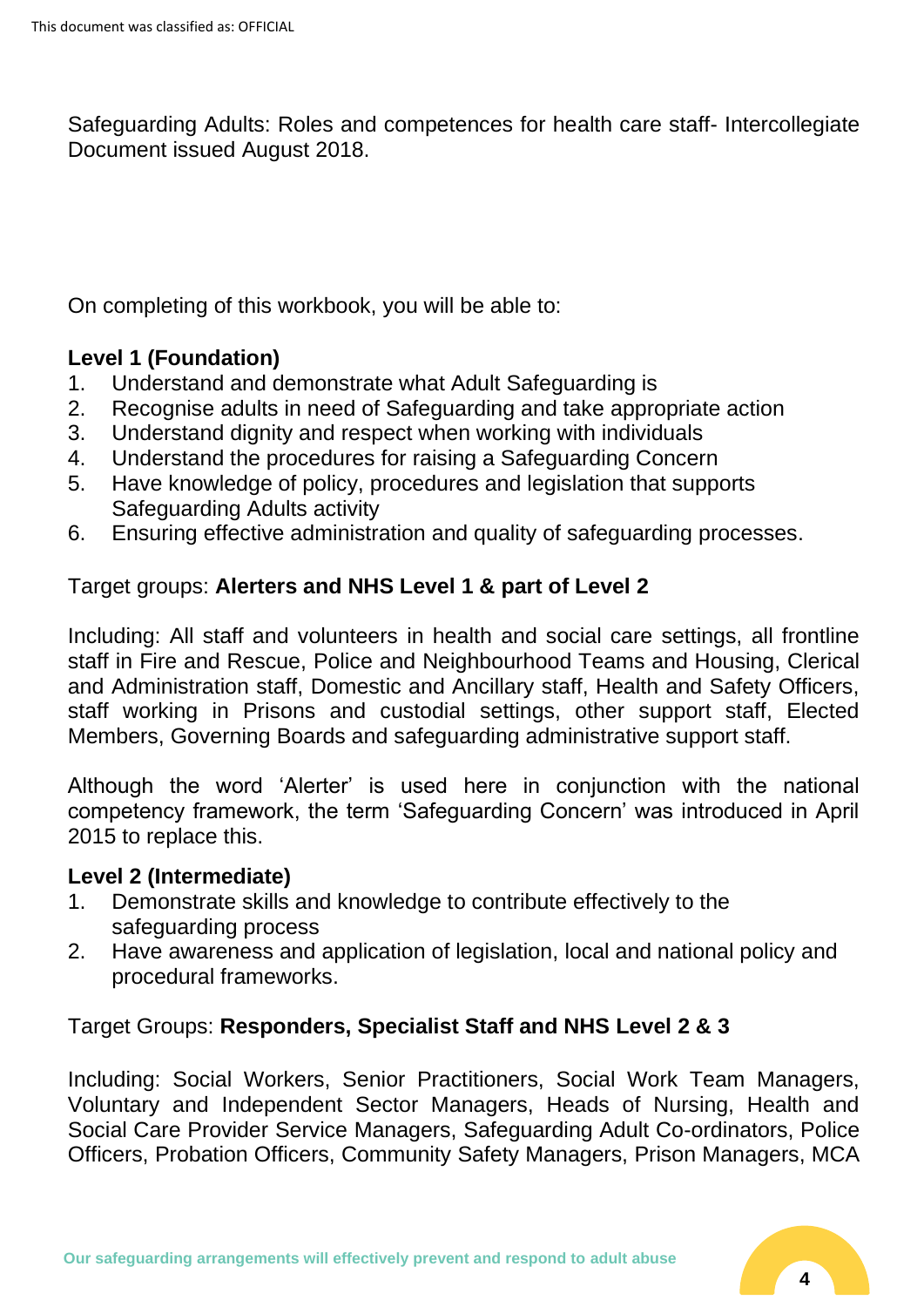Lead, Best Interests assessors (including DoLS), Advocates, Therapists, Fire and Rescue Officers, staff working in Multi-Agency Safeguarding Hubs.

# **Mental Capacity Act (MCA) 2005**

#### **Assessing the adult's capacity**

The Mental Capacity Act (MCA, 2005) outlines key principles. **The first principle** is the assumption of capacity. On the occasion when there is a presenting range of symptoms or behaviors which suggest this individual requires the additional safeguarding which the MCA provides, it is your duty to assess capacity formally by completing the two stage test (MCA1 form).

It must be remembered that you are looking at a particular decision, at a particular time, and not a person's ability to make decisions generally.

It must also be remembered that each decision is time specific. Can this person make this decision at this time?

# **Assessing the adults capacity**

#### **Stage 1**

Is there an impairment of, or disturbance in, the functioning of the person's mind or brain (the diagnostic test)? It does not matter if the impairment or disturbance is temporary or permanent. Where a disturbance is a temporary disturbance it is best practice to consider delaying the assessment to see if the situation improves.

Conditions which may trigger a member of staff to suspect that an individual may have an impairment or a disturbance in the functioning of the mind or brain may include (but are not limited to) the following:

- Stroke or brain injury
- Brain disease
- Dementia
- Learning disability
- Mental health problem
- Substance misuse or medication use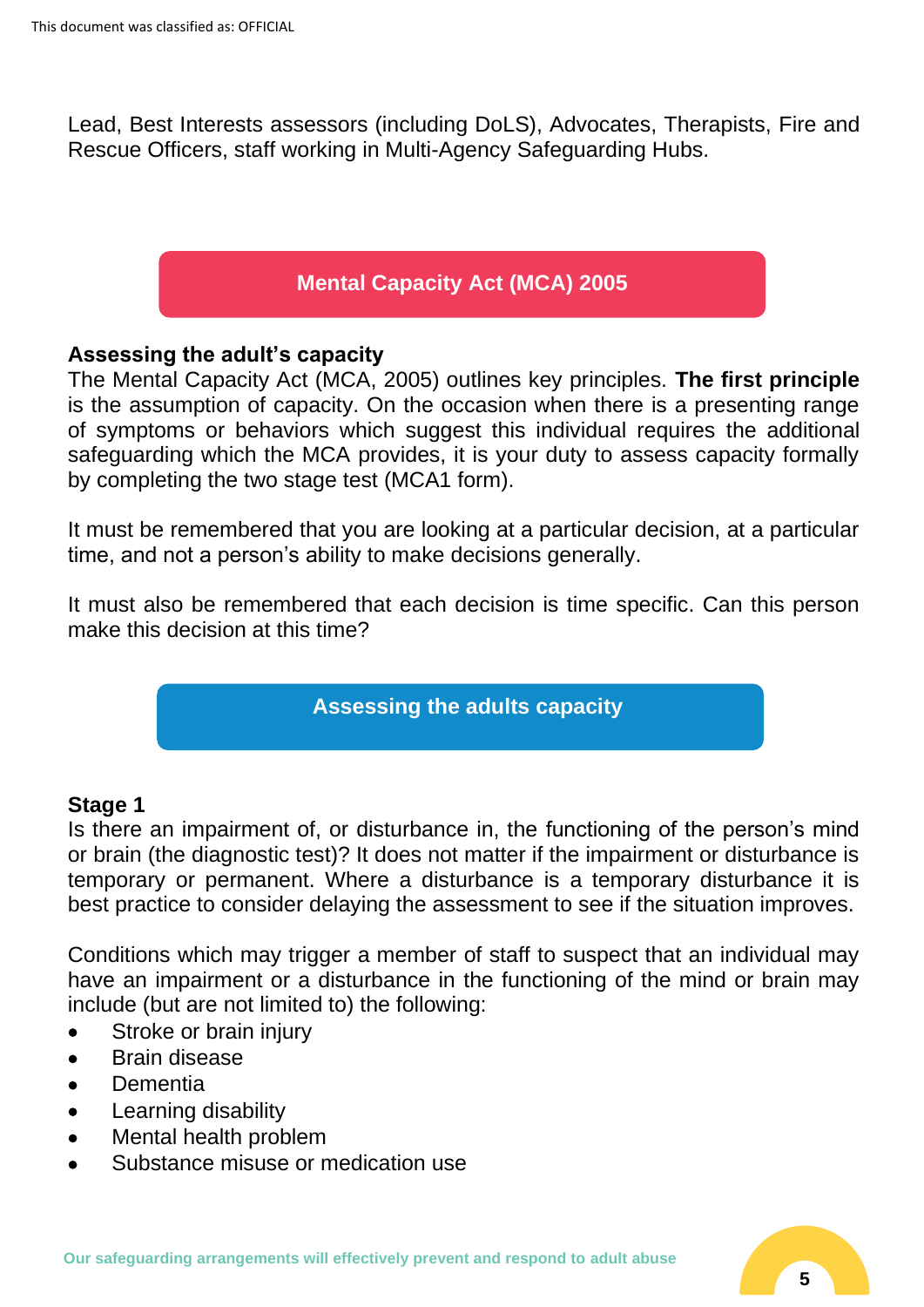- Confusion, drowsiness
- Or unconsciousness because of an illness or the treatment for it.

The above are triggers only and many individuals can retain the ability or mental capacity to make decisions regardless of the above emerging from an assessment.

All steps should be taken to assist the person to make their own decision. If the answer to step 1 is:

- **NO** The adult has capacity.
- **YES** Move to stage 2.

#### **Stage 2**

Does the impairment of, or disturbance in, the functioning of the mind or brain render the person unable to make a particular decision for him/herself?

A person is unable to make a decision for him/herself if he/she is unable to:

- (a) understand the information relevant to the decision,
- (b) retain that information,

(c) use or weigh that information as part of the process of making the decision, or

(d) communicate his decision (whether by talking, using sign language or any other means).

Note: the test requires the adult to be able to do all 4 factors  $(a - d)$  to be able to make a decision for him/herself. If the adult is unable to do one or more of factors (a) to (d) after all appropriate help and support has been provided, he/she is unable to make the decision for him/herself.

Note: the information relevant to a particular decision includes understanding the consequences of deciding or failing to decide a particular matter.

If the answer to stage 2 is:

**Positive:** The adult is able to make the decision – the adult has capacity. **Negative**: The adult is unable to make the decision – the adult lacks capacity in relation to that particular decision.

Record the process and outcome on the Mental Capacity Screening Tool (MCA1).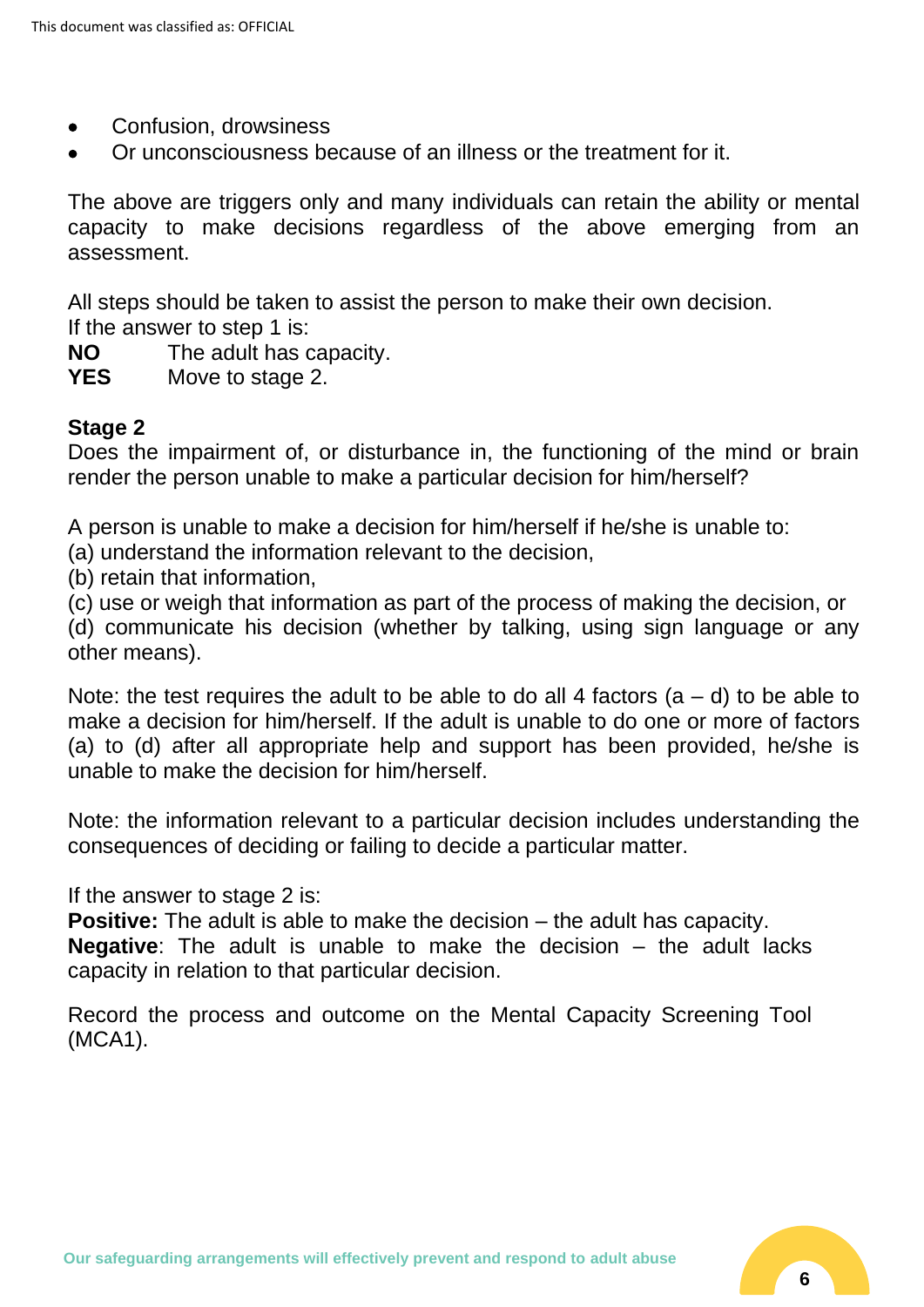By way of summary:

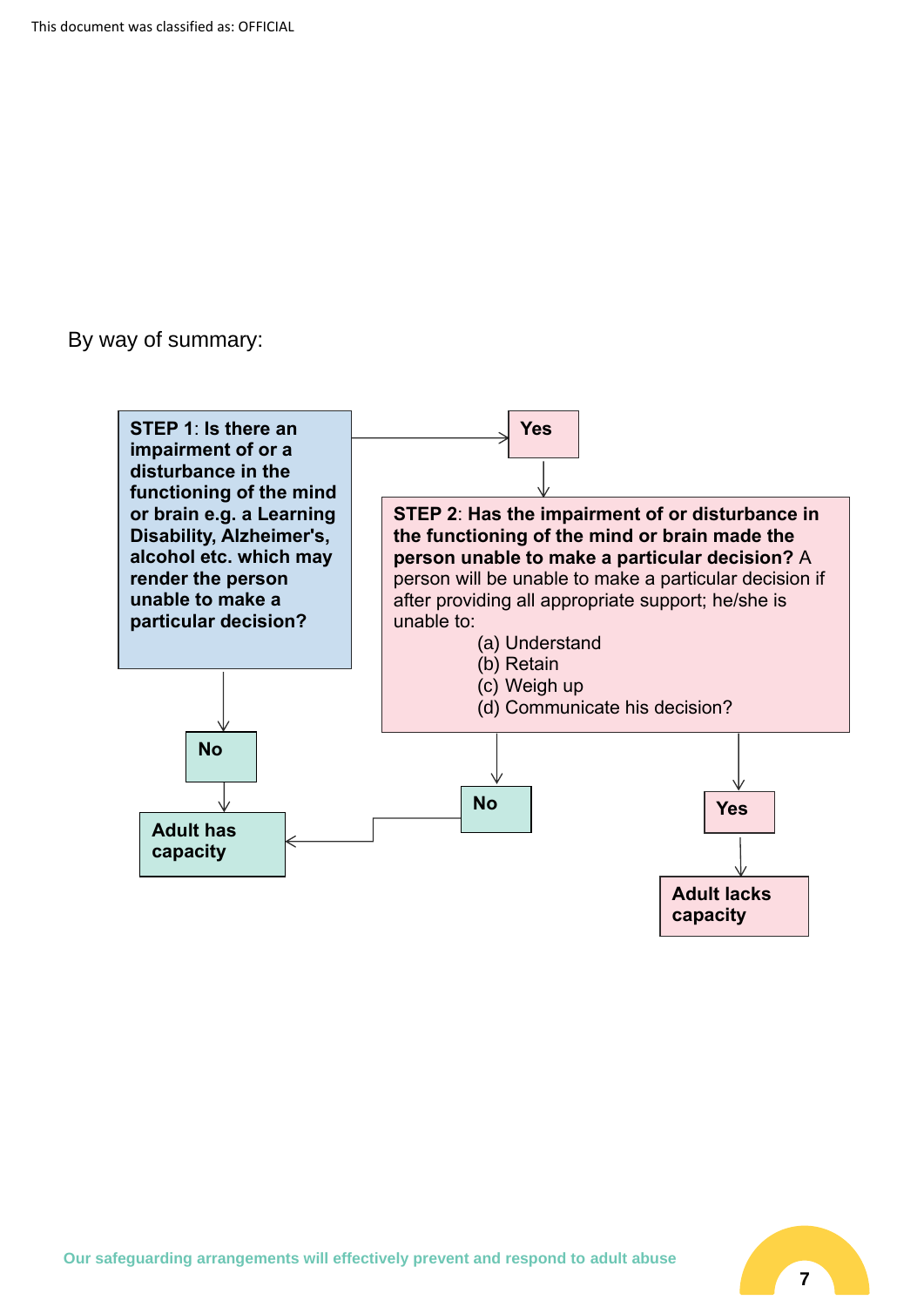## **Principles of the Mental Capacity Act 2005**

The Mental Capacity Act is underpinned by a set of five key principles which should be adhered to at all times:

- 1. **A presumption of capacity** every adult has the right to make his or her own decisions and must be assumed to have capacity to do so unless proven otherwise.
- **2. The right for individuals to be supported to make their own decisions –** people must be given all appropriate help before anyone concludes that they cannot make their own decisions. This is particularly relevant to individuals who require assistance with communication.
- **3. The right of individuals to make what might be seen as eccentric or unwise decisions** – if they have capacity**.**
- 4. **Best interests** anything done for or on behalf of people without capacity must be in their best interests.
- 5. **Least restrictive intervention** anything done for or on behalf of people without capacity should be the least restrictive of their basic rights and freedoms.

Staff should make every effort to encourage and support the person to make the decision.

The following points should be applied:

- Ensure the person has all of the relevant available information
- Ensure information is available in relevant format such as; easy read format / correct language / relevant font and colour / pictorial format / Braille / models that may assist explanations / charts
- Ensure that individual requirements are in place such as a hearing aid or spectacles
- Ensure the time of day or place reflects when the person is most lucid
- Someone else who can help or support the person to understand the information is made available such as interpreters.
- If fluctuating capacity  $-$  consider if delaying the assessment is appropriate.

## **Best Interests**

Everything that is done for, or on behalf of, a person who lacks capacity must be in that person's best interests. The Code of Practice provides a checklist of factors that decision-makers must work through in deciding what is in a person's best interests (see Chapter 5 of the MCA Code of Practice). A person can put his / her wishes and feelings into a written statement if he/she so wish. This must be considered by the decision maker as part of the best interest process. The "decision maker" should document consultation with relevant others which may include carers and family members.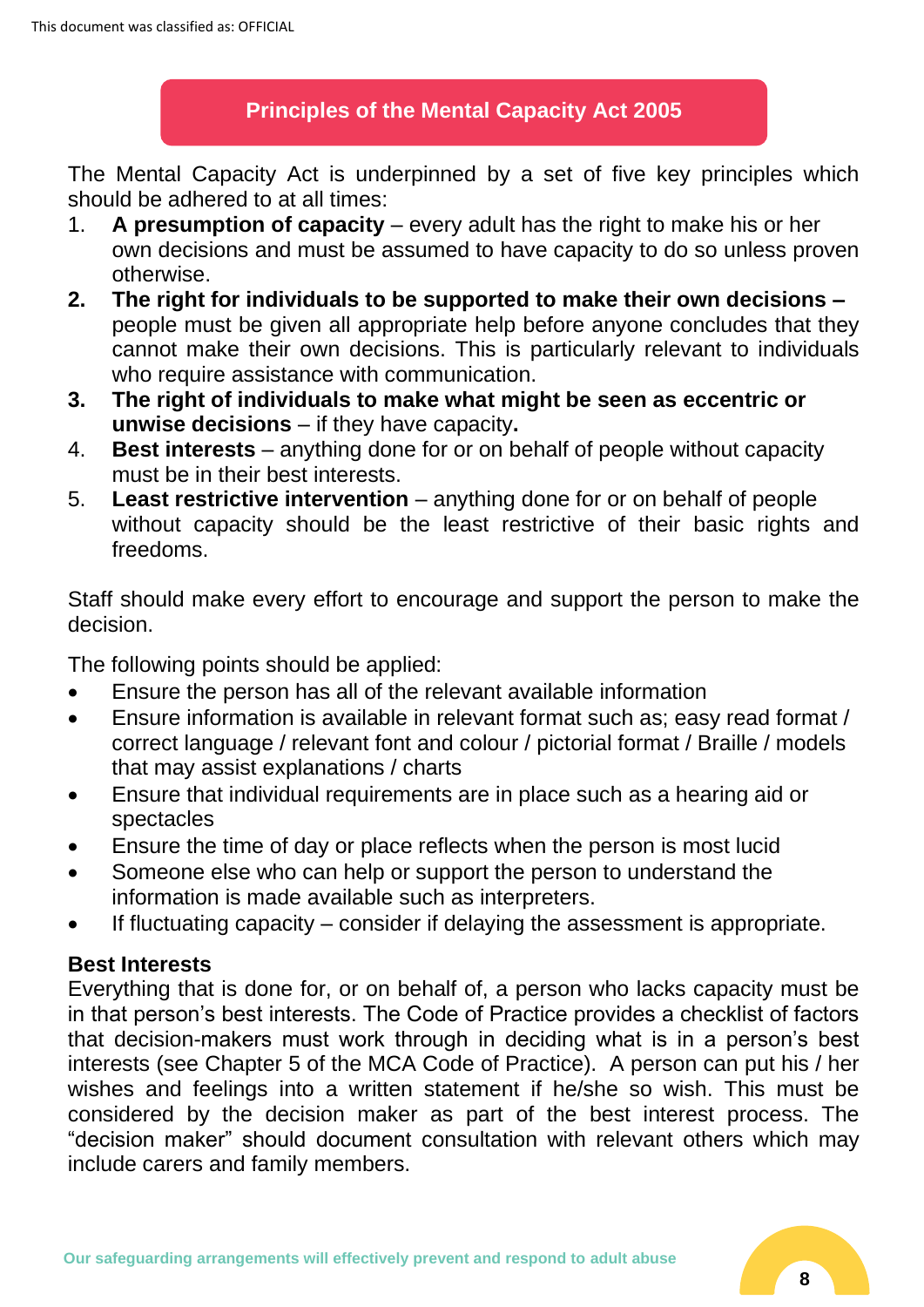#### **Best interest decisions relating to life sustaining treatment**

The Mental Capacity Act 2005 states that anyone who is deciding whether or not life-sustaining treatment is in the best interests of someone who lacks capacity to consent to or refuse such treatment must not be motivated by a desire to bring about the person's death (section 4(5) MCA 2005). The Code of Practice suggests the decision-maker must consider the range of treatment options available to work out what would be in the person's best interests. All the factors in the best interest's checklist should be considered. In particular, consideration should be given to any statements that the person has previously made about their wishes and feelings about life-sustaining treatment.

<https://www.gov.uk/government/publications/mental-capacity-act-code-of-practice>

# **Acts in connection with care or treatment**

The Mental Capacity Act 2005 affords legal protection to those who deliver care and treatment to people who lack capacity. Actions that might be covered by section 5 include:

#### **Personal Care:**

- helping with washing, dressing or personal hygiene
- helping with eating and drinking
- helping with communication
- helping with mobility (moving around)
- helping someone take part in education, social or leisure activities
- going into a person's home to drop off shopping or to see if they are alright
- doing the shopping or buying necessary goods with the person's money
- arranging household services (for example, arranging repairs or maintenance for gas and electricity supplies)
- providing services that help around the home (such as homecare or meals on wheels)
- undertaking actions related to community care services (for example, day care, residential accommodation or nursing care)
- helping someone to move home (including moving property and clearing the former home).

## **Healthcare and Treatment:**

- carrying out diagnostic examinations and tests (to identify an illness, condition or other problem)
- providing professional medical, dental and similar treatment
- giving medication
- taking someone to hospital for assessment or treatment
- providing nursing care (whether in hospital or in the community)
- carrying out any other necessary medical procedures (for example, taking a blood sample) or therapies (for example, physiotherapy or chiropody)
- providing care in an emergency.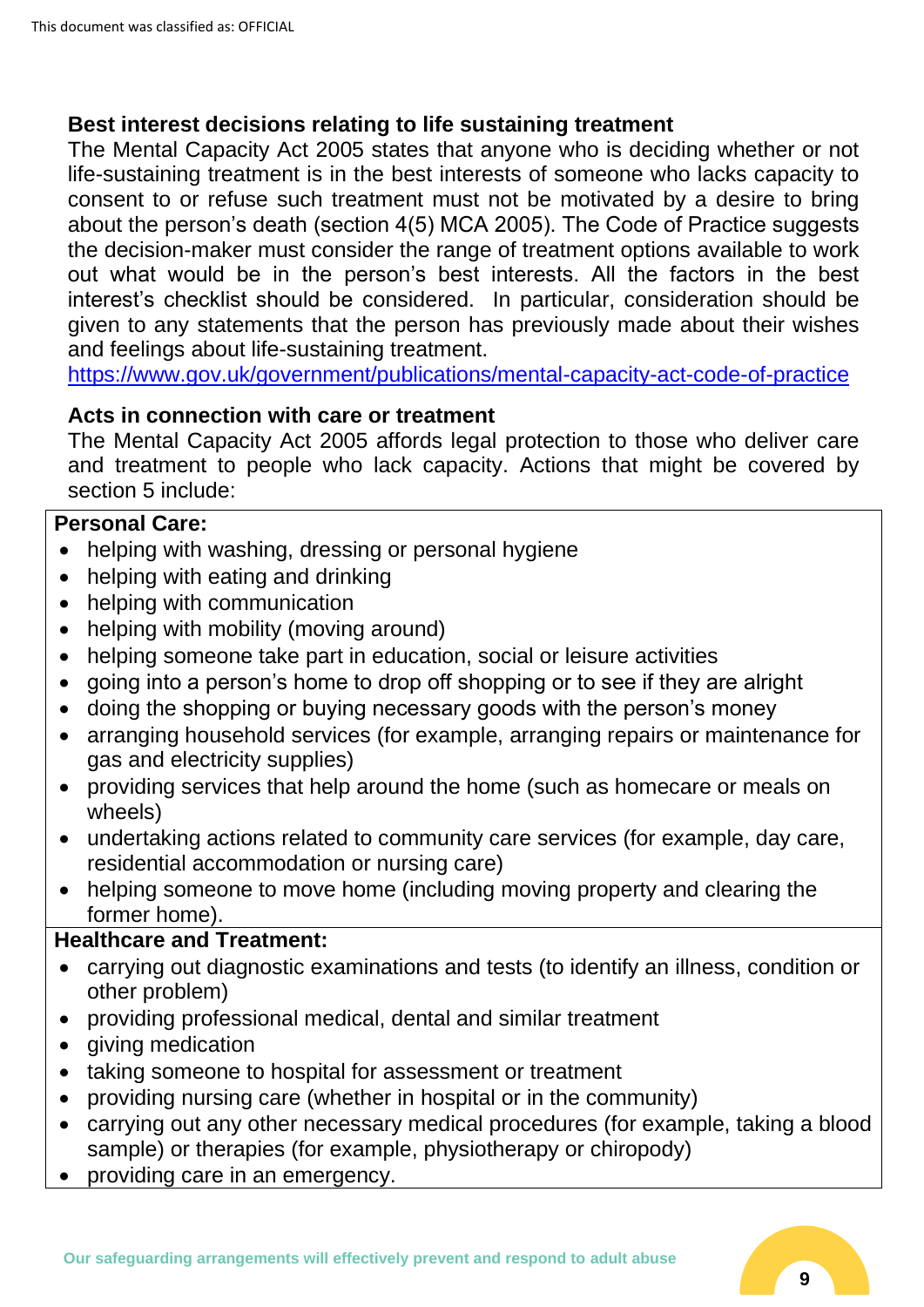The person providing care and treatment has a duty in these circumstances to assess a person's capacity and where a person lacks capacity, to make decisions in that persons best interests. The person providing care must record two important components of that process:

- Establish the person lacks capacity for that specific decision at that specific point in time by completing the two stage test (section 2 and 3 MCA 2005, page 44 of The Code of Practice MCA) and retaining the MCA 1 and 2 forms in the health or social care record.
- Ensuring the best interest process is undertaken and recorded on the MCA 2 form then retained within the health or social care record.

This will provide legal authority for actions that may otherwise result in a civil wrong doing or crime such as assault or battery if someone has to interfere with the person's body or property in the ordinary course of caring - for example by giving an injection or by using the person's money to buy items for them. It is important that the assessment of capacity and best interest decision is properly recorded and evidenced.

#### **Consider risks to others - 'Think Family'**

Consideration must also be given as to whether anyone else is at risk as a result of an adult's mental capacity. This may include children or other adults with care and support needs. Whilst actions may be limited in relation to the individual themselves, there may be a duty to take action to safeguard others. Should there be a concern that a parent may be neglecting children in their care, concerns must be reported to Children's' Social Care. See: **Safeguarding and Promoting the Welfare of Adults and Children at Risk Guidance** (signposted on page 27).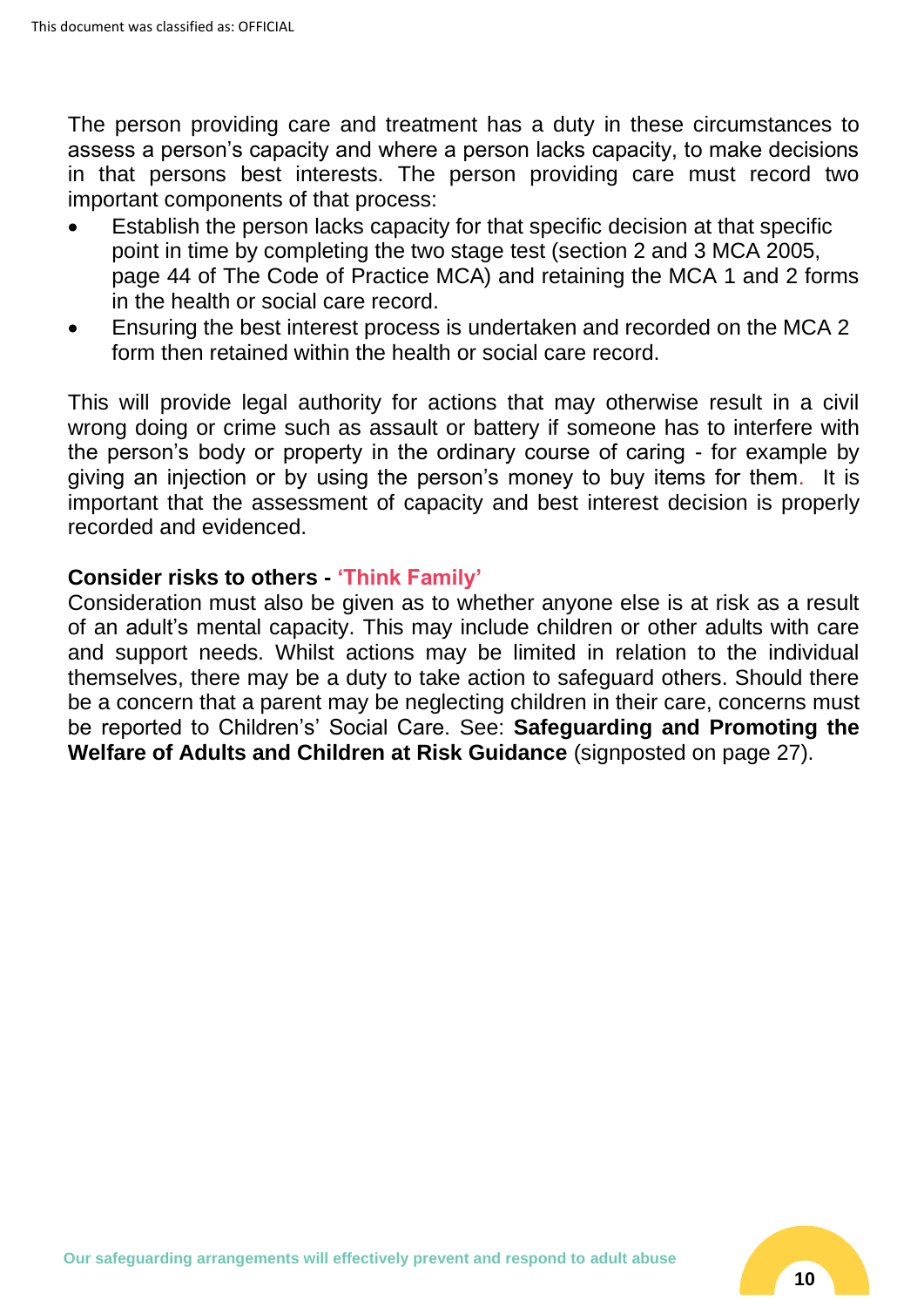#### **Assessing Best interests (S4 MCA)**

Any action taken or decision made for or on behalf of someone lacking capacity must be made in his or her best interests. The Act refers to key factors for the decision maker to consider when determining what is in a person's best interests. This includes consideration of:

- Whether the person is likely to regain capacity and if the decision can wait until then
- The ability or otherwise of the patient to participate in any act done for them and any decision affecting them
- All the relevant circumstances relating to the decision in question
- The person's past and present wishes and feelings
- Any beliefs and values (religious, cultural, moral) that might influence the decision
- Any other factors which the patient would be likely to consider if they were able to do so.

There is also an obligation for the decision maker to take into account the views of other people such as carers, close relatives or close friends or anyone else interested in the person's welfare, any attorney appointed under a Lasting Power of Attorney, or Enduring Power of Attorney, any Deputy appointed by the Court of Protection to make decisions for that person. You should always consult with any person named by the person, as person with whom they would wish you to consult.

**Note**: The law says that you should consult if it is practicable and appropriate to consult. In some situations consultation with others may not always be appropriate. For example: where a person is a perpetrator of abuse.

**Note**: Where a person has a legal power such as a Deputyship/LPA you should always check the validity of the power and be aware that the power gives them legal authority to make decisions.

Where there is no friend or family member for the decision maker to consult, the decision maker **must** involve an Independent Mental Capacity Advocate (IMCA) for decisions about serious medical treatment/withdrawal of medical treatment (Do Not Attempt Resuscitation) or certain changes of accommodation whenever the person lacks capacity.

**Note**: Where there is disagreement as to the persons best interests then an IMCA should be instructed.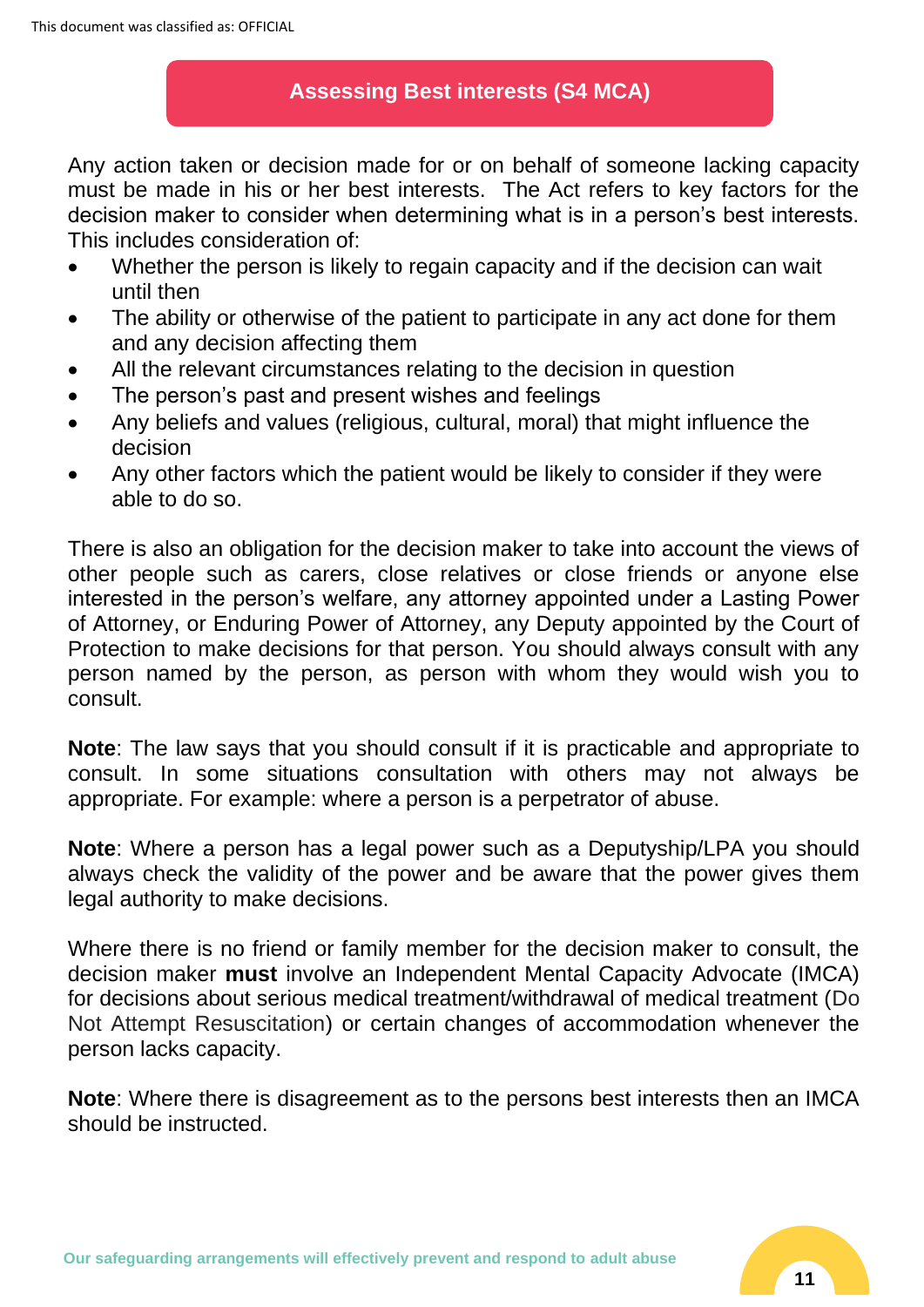In some cases it will not be straightforward to determine what is in a person's best interests and a meeting will be required for all relevant people to discuss and agree what will be in a person's best interest. Where there is a disagreement as to the person's best interests then a meeting should be convened.

Whether a best interests meeting takes place or not, there must be a record in the health or social care records of the process of how a **best interest decision** was reached using the MCA 2 form. This includes detailing the following aspects:

- The decision discussed
- The relevant people consulted; who they were / names / job titles / or relationship with the person who lacks capacity
- Location date and time of discussion (this is called a Best Interest meeting)
- If it was a telephone discussion
- Result of enquiry to establish if a valid advanced decision exists
- If a Lasting Power of Attorney exists (retain a copy of the LPA in the health or social care record and record outcome of checks with the Office of Public Guardian). This also includes Court appointee views and judgements of Court of Protection proceedings where relevant.
- Consideration for an IMCA referral and outcome. Any subsequent input and view from an appointed IMCA.
- Any Adult Safeguarding considerations
- Options around the care and treatment associated with the decision discussed even if discarded as not possible
- Where appropriate, consideration around Court of Protection referral
- The decision outcome, how the decision was reached, the factors taken into account and the reasons for the decision
- The decision maker
- Any dissent from the decision.

All of this detail should be recorded using the MCA 2 form.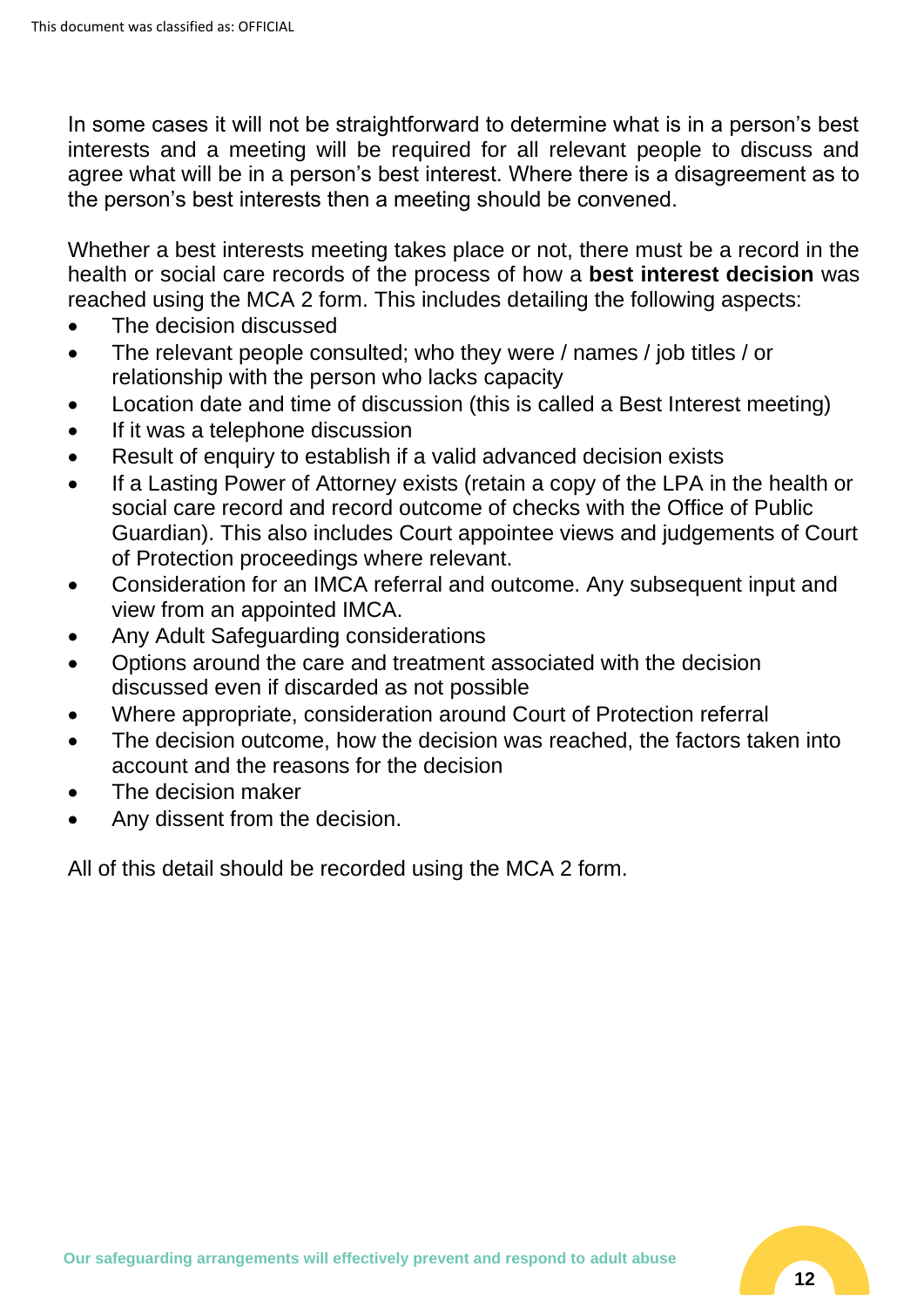## **What happens if an agreement cannot be reached as to what is in an adult's best interest?**

Every effort should be made for all those involved to agree as to what is in an adult's best interest. In some cases it may not be possible to resolve this, for example if a family are not agreeable to a proposed course of treatment.

Consideration should be given as to whether the adult may regain capacity to make this decision if there is sufficient time to do so. In complex or extreme cases if agreement cannot be reached, legal advice should be sought as to whether the case should be determined by the Court of Protection.

If there is a dispute about capacity or best interests one or more of the following actions may also be of assistance:

- Hold a Best Interests Meeting or conference
- Referral to Adult Safeguarding if appropriate
- Obtain a second opinion
- Ask for support during the best interest meeting from adult safeguarding team
- Consider mediation
- Involve an IMCA.

# **Decision Makers**

The person identified to be the decision maker is determined by the nature and complexity of the decision to be made but will usually be the person carrying out the intervention.

In most cases:

- Doctors are the decision makers for medical decisions
- Nurses are decision makers around nursing interventions
- Social Workers are decision makers for the social care decisions
- Therapists are the decision makers with regard to therapy interventions
- Personal care decision makers are often Senior Care Assistants or Health Care Assistants.

Evidence of the completion and outcome of MCA1 should be documented within the person's notes. **It is your duty to consider whether a referral to an independent mental capacity advocate (IMCA) is required (refer to your organisation's guidelines).**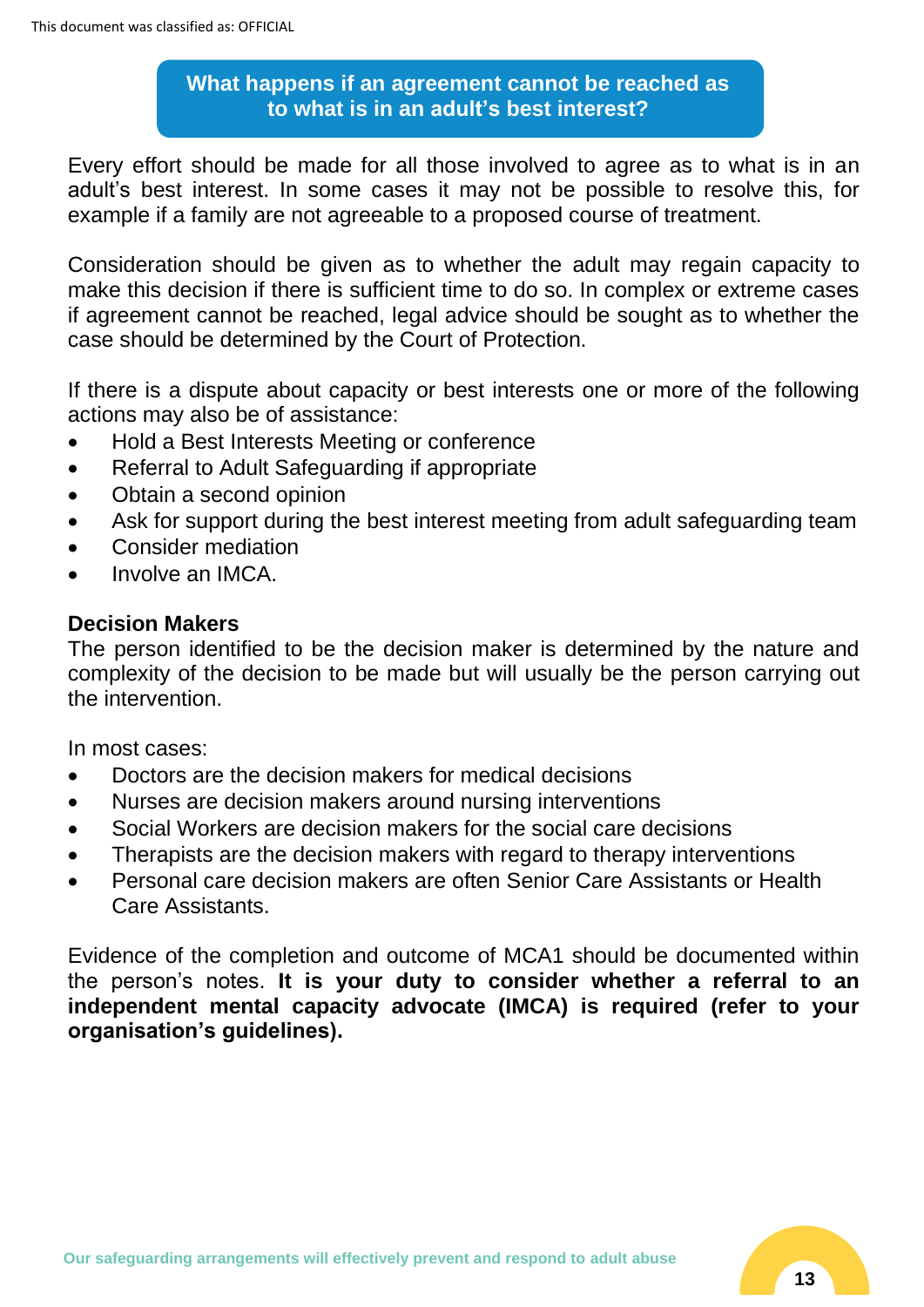# **What is an Independent Mental Capacity Advocate (IMCA)?**

The Mental Capacity Act 2005 introduces an advocate with a specific role and remit to support individuals who lack capacity and who have no other appropriate person to represent and support them in deciding what is in their best interests.

An IMCA **must** be appointed to support a person who lacks capacity and has no family or friends to consult if:

- It is proposed that the person needs serious medical treatment or withdrawal of medical treatment (DNAR). Emergency treatment can be carried out without waiting for the appointment or involvement of an IMCA (further information can be found in the Deciding Right information book: <www.theclinicalnetwork.org>
- It is proposed that the person is moved into long term care of more than 28 days in hospital It is proposed that the person is moved into long term care of more than 8 weeks in a care home
- It is proposed that the person is to be moved (for more than 8 weeks) to different accommodation, such as a hospital or a care home.

An IMCA may also be appointed in cases of Adult Safeguarding and care reviews, where there is no other appropriate person. The IMCA makes representations about the person's wishes, feelings, beliefs and values looking at all factors that are relevant to the decision. If necessary the IMCA can challenge the decisionmaker on behalf of the person lacking capacity. However the decision maker is responsible for the final outcome. **Because of this, IMCAs have the right to see relevant healthcare and social care records.** 

An IMCA **may** be instructed to support someone who lacks capacity to make decisions on their behalf concerning:

- Care reviews, where no-one else is available to be consulted
- Adult safeguarding cases, whether or not family, friends or others are involved.

An IMCA should *not* be involved if:

- An urgent decision is required, and appointment would cause delay
- The individual has capacity for the care decision being made
- The individual has an appropriate person who can speak on his behalf and who the decision maker can consult with about the specific decision.

**If urgent intervention is required an alert should be made without delay regardless of making an IMCA referral.**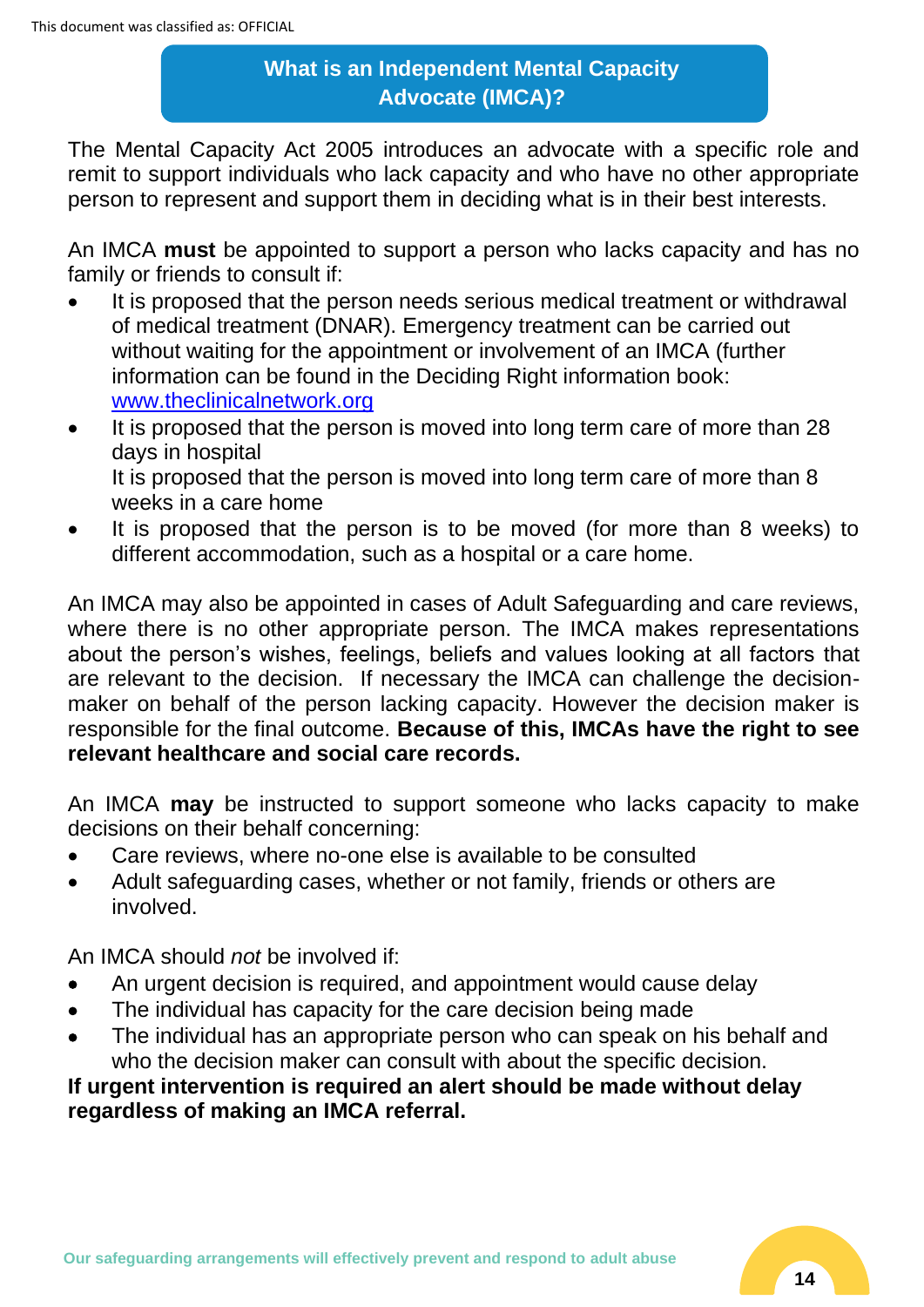#### **Making an IMCA referral you will need to consider:**

- Is the individual over 16 years old?
- Does the individual lack capacity?
- Have you assessed the individual's mental capacity?
- Does the individual only have paid carers looking after them and no other appropriate person to consult
- If **YES:** complete an IMCA referral form

#### **NB. An IMCA referral should not delay any serious medical intervention or emergency actions**

## **If the IMCA disagrees with the decision made**

The IMCA's role is to support and represent his/her client. They may do this through asking questions, raising issues, offering information and writing a report. They will often take part in a meeting involving different healthcare and social care staff to work out what is in the person's best interests. There may sometimes be cases when an IMCA thinks that a decision-maker has not paid enough attention to his/her report, and other relevant information, and is particularly concerned about the decision made. The IMCA may then need to challenge the decision.

An IMCA has the same rights to challenge a decision as any other person caring for the person or interested in his welfare.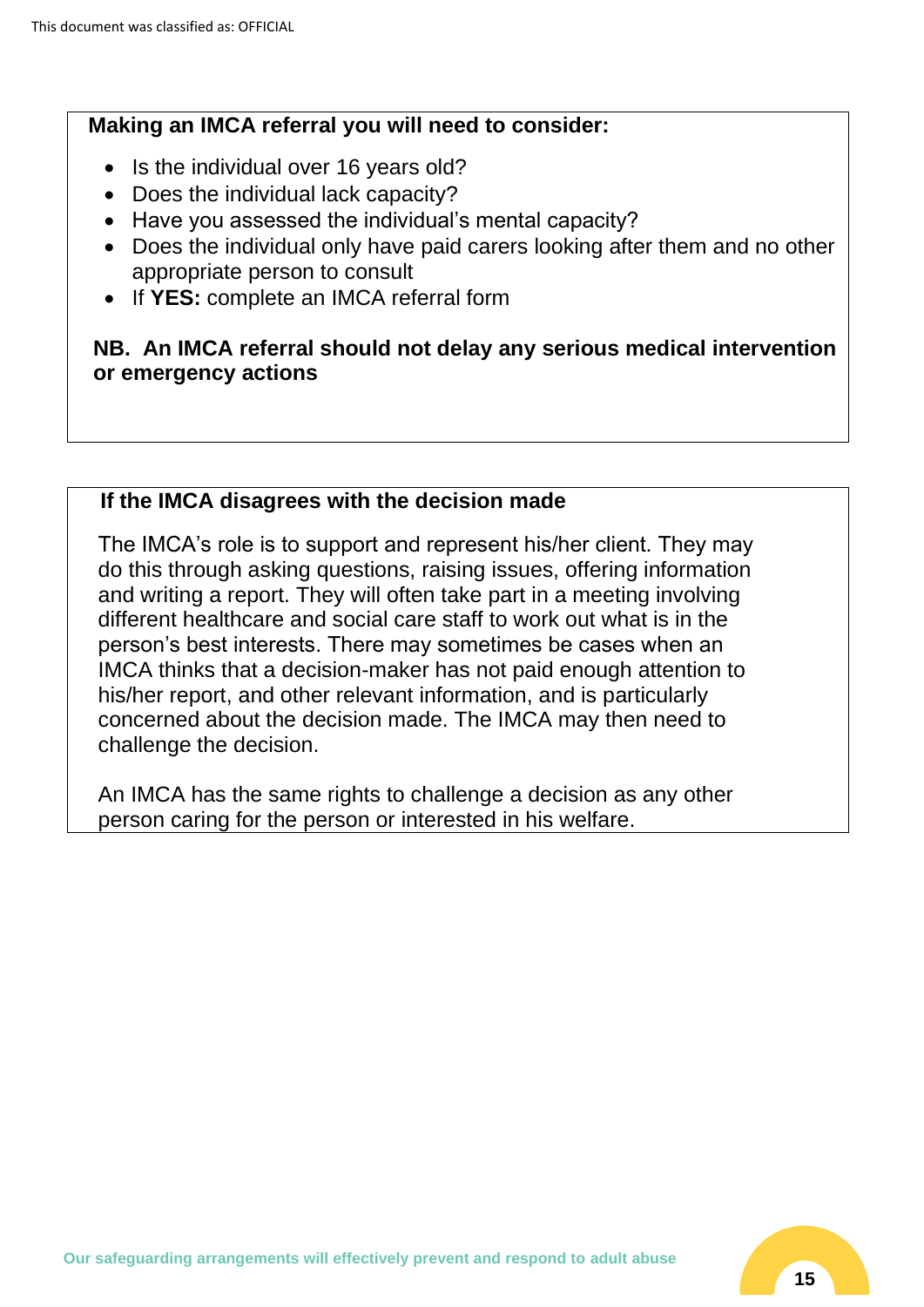## **Deprivation of Liberty Safeguards (DoLS)**

The Mental Capacity Act 2005 (MCA) identifies the duties placed on staff and constitutes the basis for the detailed procedures derived from The MCA Code of Practice (2005), the Deprivation of Liberty Safeguards Code of Practice (2008) and relevant case law. This Act applies to staff who provide care for people who lack the mental capacity to make specific decisions for themselves at a specific point in time.

The Mental Capacity Act 2005 came into effect April 2007. A Schedule to the main Act (schedule A1), the Deprivation of Liberty Safeguards, came into force in April 2008. The Mental Capacity Act provides a statutory framework to empower and protect any adult over the age of 16 who may not be able to make their own decisions. **The Mental Capacity Act assumes people have capacity unless it is established otherwise.**

If it is considered that an adult may lack capacity, this should be appropriately assessed with reference to the test set out in the Mental Capacity Act (MCA1 form). If following assessment it is confirmed that an adult lacks capacity in relation to a particular decision, the MCA provides the legal framework to authorise care or treatment in an adult's best interests. The Act sets out what the test is to determine whether an adult lacks capacity and the factors which are relevant to determine what is in the individual's best interest.

#### **Hospitals and Care Homes**

In some circumstances it will not be in an adult's best interests to be allowed to leave hospital or a care home if he/she lacks capacity. The Deprivation of Liberty Safeguards (DoLS) were established to provide a legal framework to allow adults to be deprived of their liberty where they lack capacity. DoLS can only apply to individuals over the age of 18 years.

In March 2014 the Supreme Court confirmed in the case of *P v Cheshire West and Chester Council and another; (2) P and Q v Surrey County Council [2014] UKSC 19* that a person who lacks capacity will be deprived of their liberty if they satisfy the 'acid test'. This means an adult who lacks capacity will be deprived of his/her liberty if he/she **is subject to continuous supervision and control; and is not free to leave**.

If both elements of this test are satisfied then the deprivation of liberty legally requires authorisation.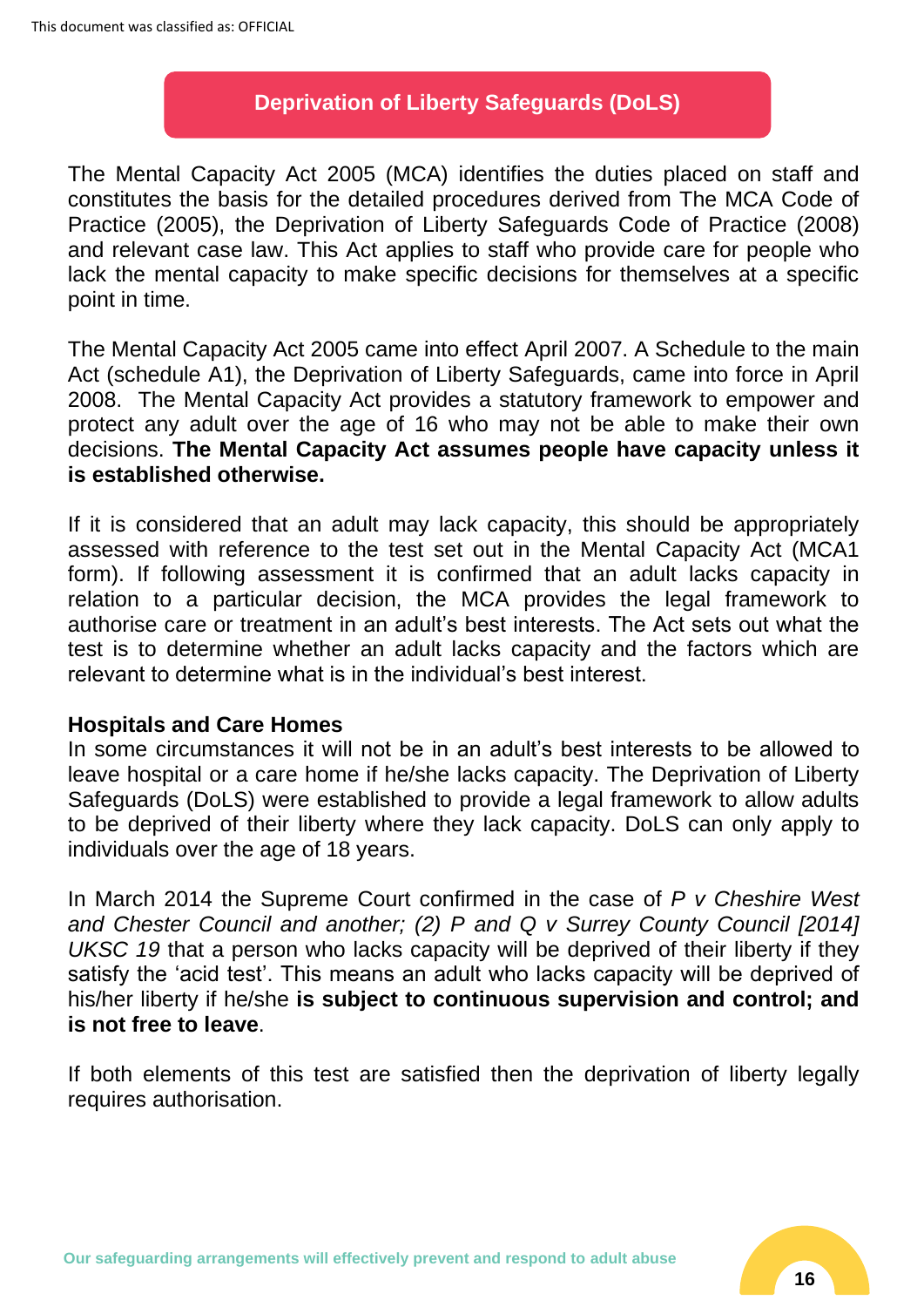#### **Supported Living and Other Environments**

It must be noted that those living in supported living schemes or those being cared for in a home environment can equally be deprived of their liberty if the effect of the Care Plan meets the acid test. Where the person meets the acid test then an application to the Court of Protection to authorise the person's deprivation of liberty must be made. You should seek advice from your legal department in these situations. This applies to those who are under and over 18 years of age.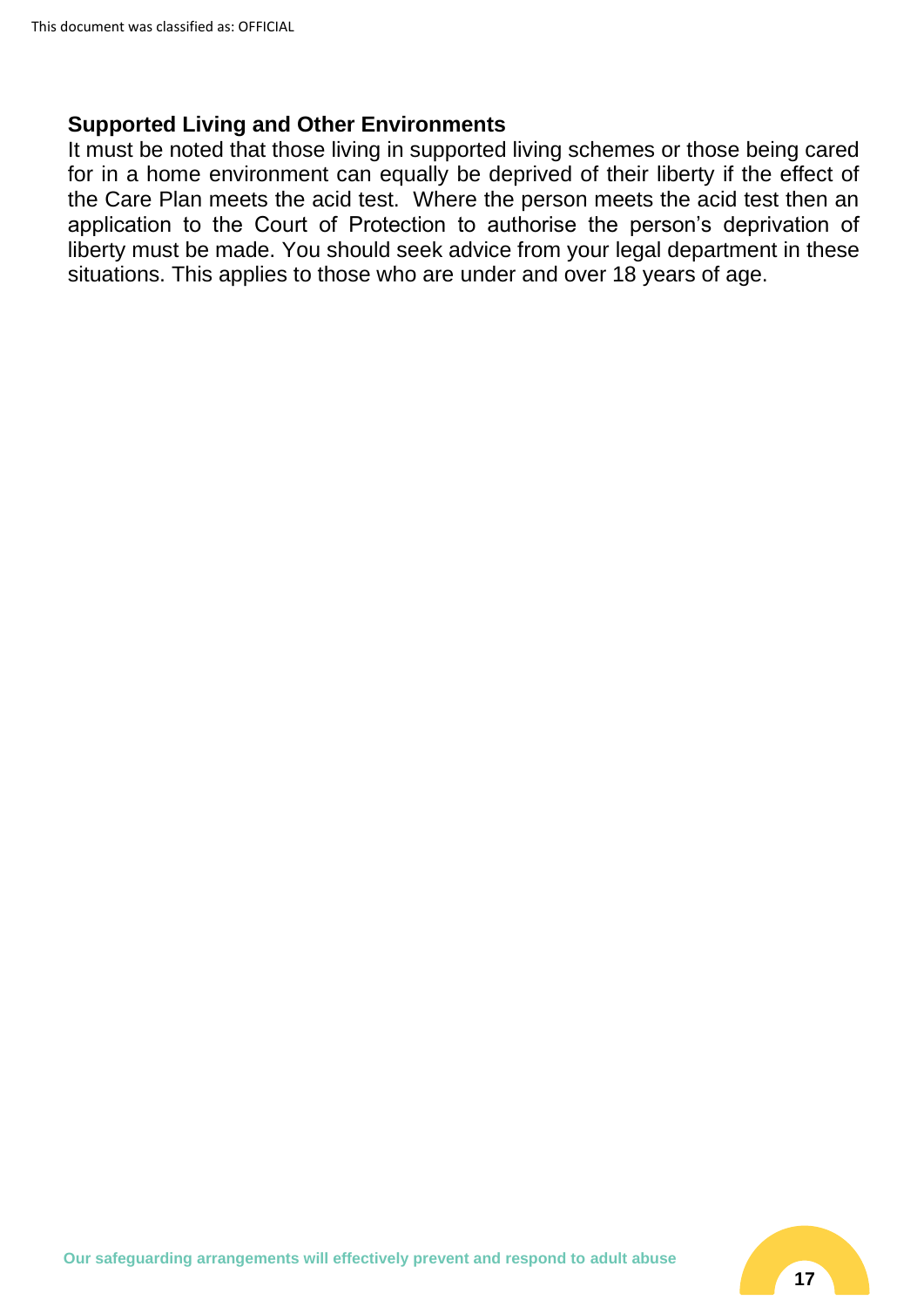#### **The Deprivation of Liberty Assessment Process**

## **Review Triggers**

A review of a standard authorisation can be carried out if:

- The adult no longer meets the requirements of any of the six assessments
- A change in the adult's situation makes it appropriate to:
- amend or cancel an existing condition to which the authorisation is applicable
- add a new condition
- The reason(s) the adult meets the criteria are now different as to when the DoLS was first authorised.

## **The Six Assessments:**

- **1. An age assessment** to make sure that the person is aged 18 or over.
- **2. A mental health assessment** to confirm that the adult has been diagnosed with a 'mental disorder' within the meaning of the Mental Health Act.
- **3. A mental capacity assessment** to see whether the adult has capacity to decide where their accommodation should be. If they have, they should not be deprived of their liberty and the authorisation procedure should not go ahead.
- **4. A best interests assessment** to see whether the adult is being, or are going to be, deprived of their liberty and whether it is in their best interests. This should take account of the adult's values and any views they have expressed in the past, and the views of friends, family, informal carers and any professionals involved in their care.
- **5. An eligibility assessment** to confirm that the adult is not detained under the Mental Health Act 1983 or subject to a requirement that would conflict with the Deprivation of Liberty Safeguards. This includes being required to live somewhere else under Mental Health Act guardianship.
- **6. A 'no refusals' assessment** to make sure that the deprivation of liberty does not conflict with any advance decision the adult has made, or the decision of an attorney under a lasting power of attorney or a deputy appointed by the Court of Protection.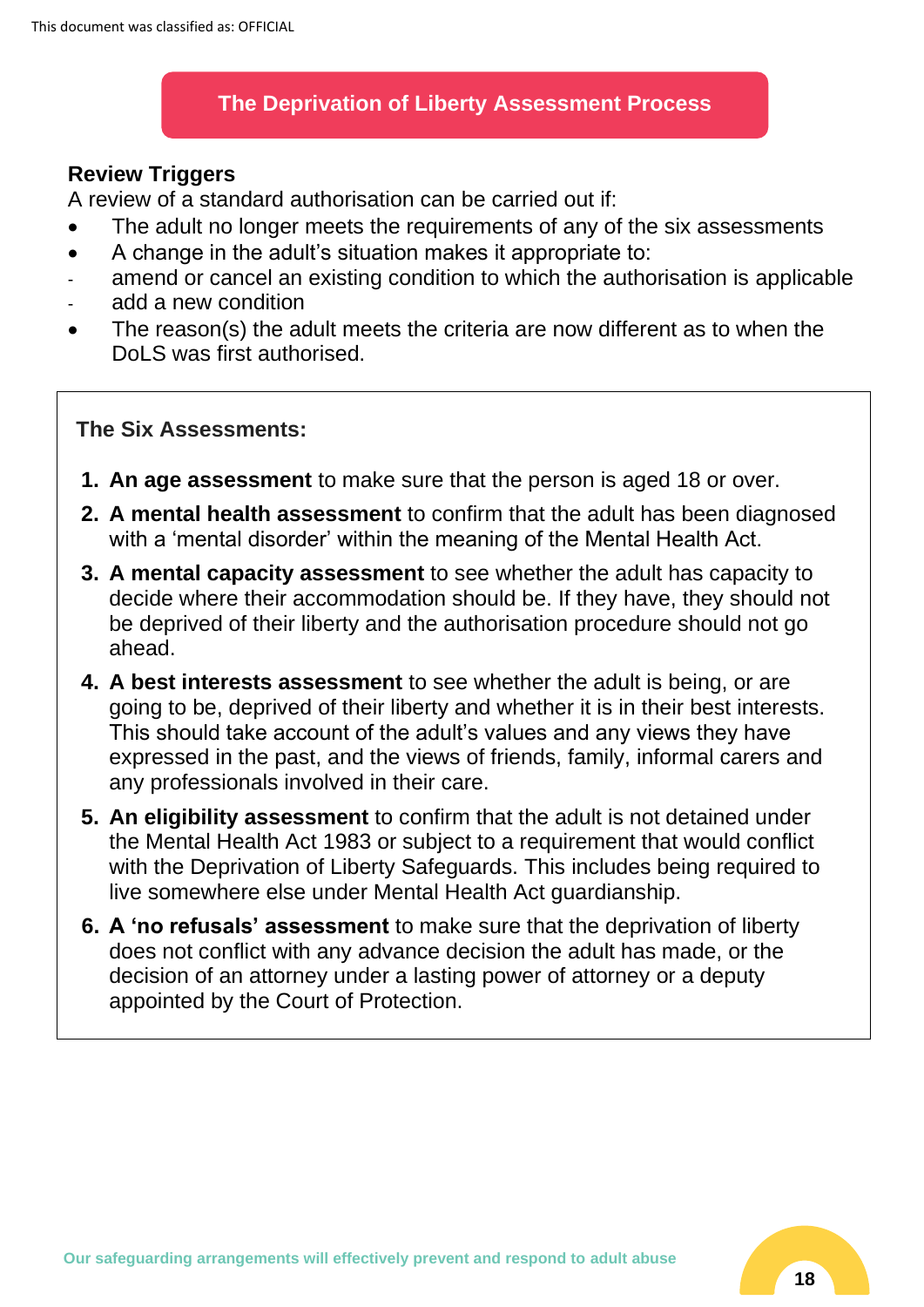#### **Review Process**

The review process should follow the standard authorisation process and involve conducting assessments for any of the qualifying requirements that need to be reviewed. However, the need to instruct an IMCA will not usually arise because the adult should at this stage already have a responsible person's representative (RPR) appointed.

If any requirements are not met then the authorisation must be terminated immediately.

#### **When an Authorisation Ends**

When an authorisation ends, the managing authority *(e.g. care provider)* cannot lawfully continue to deprive an adult of their liberty.

If the managing authority considers that a person will still need to be deprived of liberty after the authorisation is going to end, they must request a new authorisation in sufficient time for assessments to be carried out and authorisation given so there is continuity and no unlawful gap. The managing authority cannot give itself an urgent authorisation to bridge this gap.

When the standard authorisation ends, the supervisory body *(e.g. local authority)* must notify all parties involved in the process (e.g. the adult, the RPR, the managing authority and any other interested party's names and consulted by the Best Interests Assessor during the assessment.

#### **Challenging Decisions**

If an adult lacks the capacity to consent then it is a serious issue to deprive them of their liberty without authorisation.

If it is believed that an adult is being deprived of their liberty without authorisation, this should be raised with the relevant authorities, such as the managing authority, the supervisory body or Care Quality Commission (CQC).

It is therefore important to be aware of how concerns can be raised and, if necessary, how to make formal challenges to decisions.

## **Options for Challenging Unlawful DoL:**

#### • **Flag potentially unlawful DoL**

If anyone believes that a person is deprived of liberty without the managing authority having applied for an authorisation, they should initially draw this to the attention of the managing authority. The matter may be resolved by the managing authority informally with the concerned person. For example: following discussion, adjustments to care arrangements could be made, thus removing any concerns.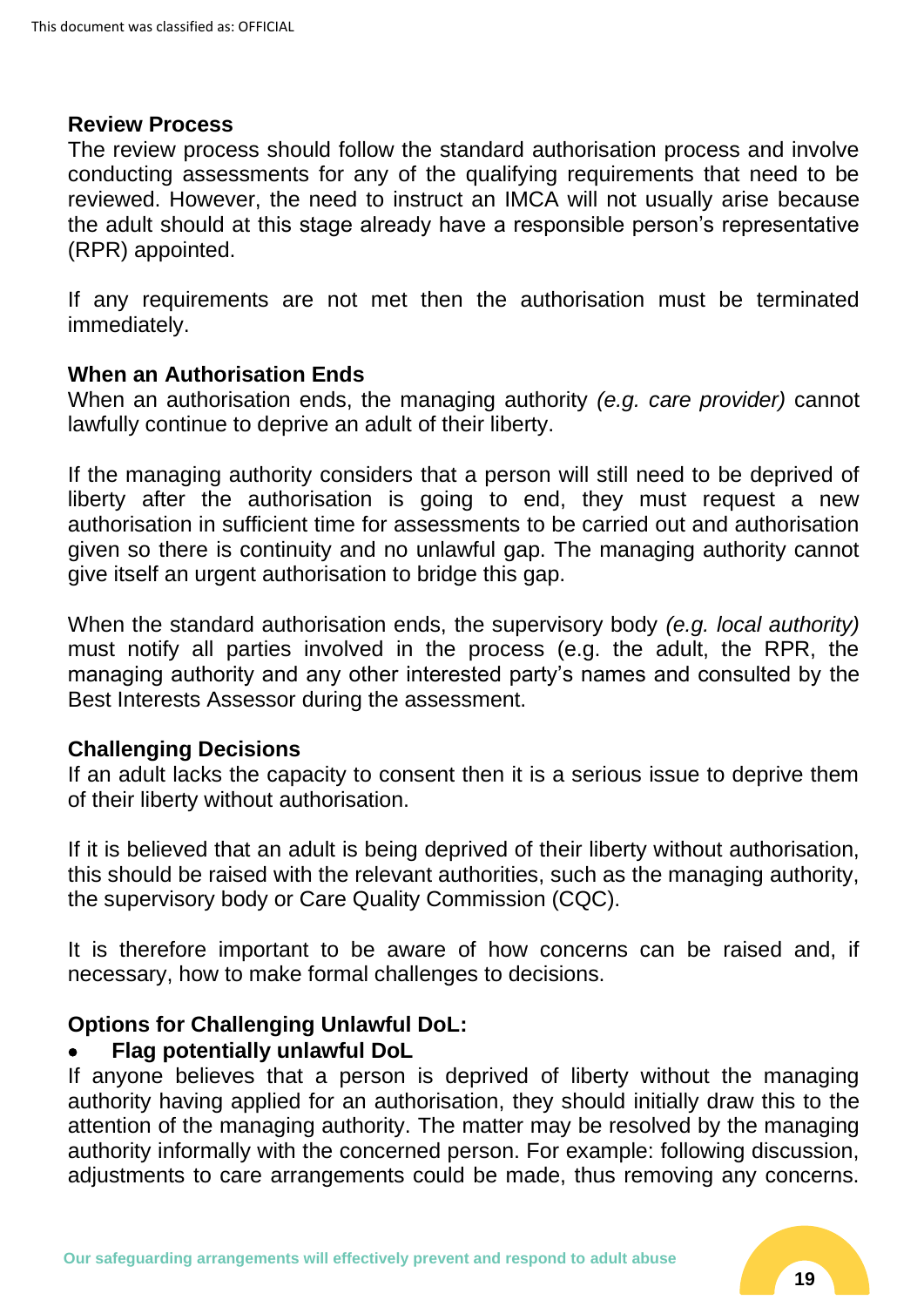Failing this, they will need to submit a request for a standard authorisation to the supervisory body.

#### • **Standard authorisation review**

#### • **Complaints procedure**

Concerns about actions or decisions made relating to the DoL should ideally be resolved informally or through the relevant managing authority or supervisory body's complaints procedures. The respective bodies will then decide the best way to deal with the complaint according to the type of complaint and the circumstances of the adult to whom it relates.

#### • **Court of Protection**

Anybody deprived of their liberty under the DoLS has the right for the Court of Protection (established under the Mental Capacity Act 2005) to review the lawfulness of the decision, or if they believe that an authorisation would not be in their best interests.

**Before an authorisation has been given:** this could be to ask the court to declare whether the adult has capacity, or whether a proposed action or one undertaken in relation to the adult is lawful.

**After an authorisation has been given:** the adult or RPR apply to the Court of Protection (CoP) to get confirmation of matters such as the purpose and duration of the authorisation; whether the adult meets qualifying criteria for deprivation; any conditions attached to the authorisation. This applies to either a standard or urgent authorisation. Increasingly, professionals are being advised by Court that in cases of unresolved disagreements they should bring the case to CoP rather than expecting the adult or RPR to do it.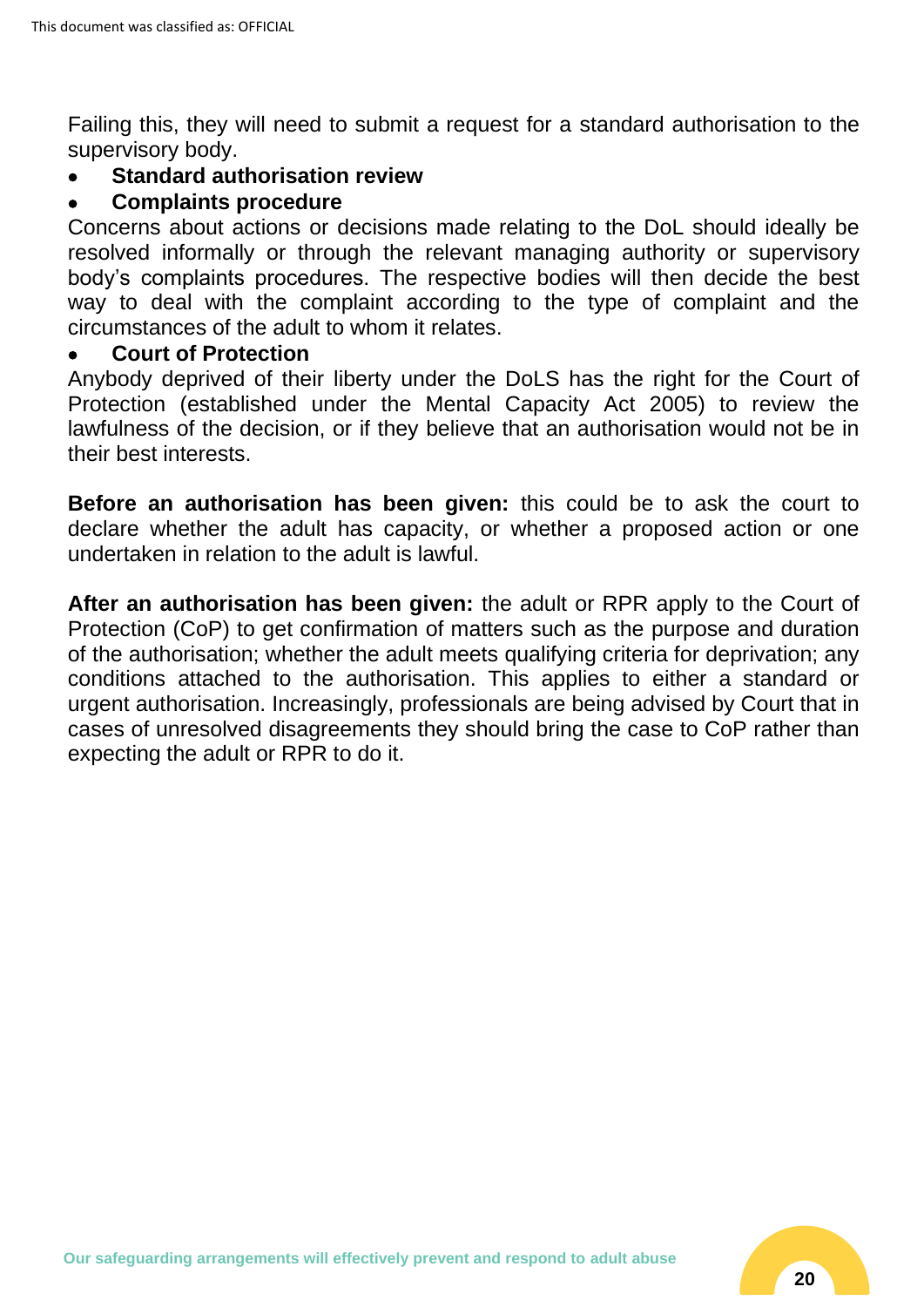# **Overview of Deprivation of Liberty Safeguards Process**



**Our safeguarding arrangements will effectively prevent and respond to adult abuse**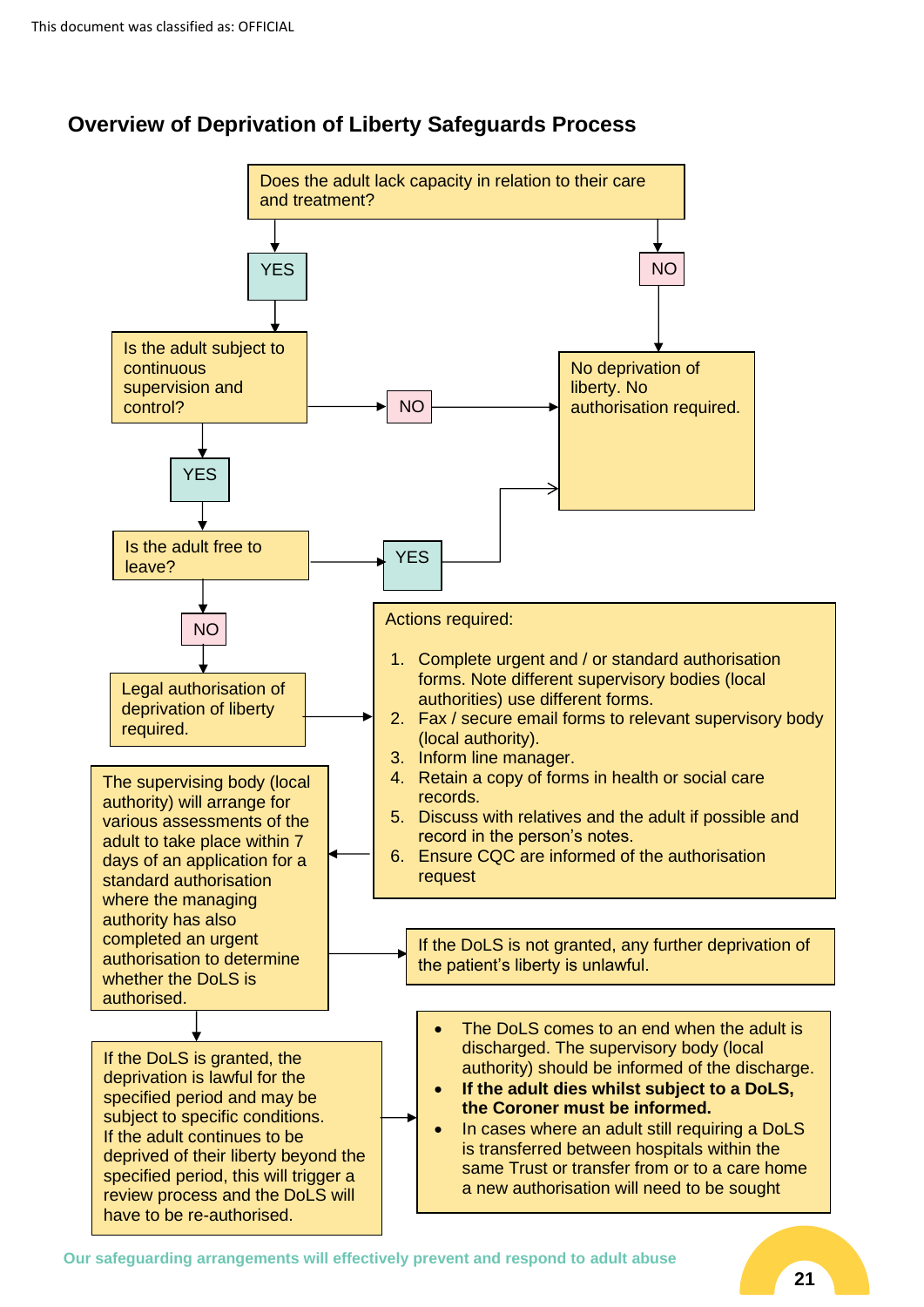## **Advance Decisions**

When a person aged 18 or over has capacity, they may make a decision about what care and treatment they would like if they were to lose capacity to consent or refuse in the future. This is known as an advance decision. For example, a person with capacity may decide that if he/she were to lose capacity at some point in the future, he/she would not like to have a certain course of treatment. If that person goes on to lose capacity at a later date, those treating that person may be able to rely on the previously made advance decision in order to determine what treatment the adult receives. This approach is known as "Deciding Right". The content of this approach reflects the Mental Capacity Act 2005.

In order for an advance decision to be effective, it must be **valid and applicable** to the decision being made. If it is valid and applicable, those treating the adult must follow the wishes in the advance decision. An Advance Decision can be verbal or in writing (special provisions relate to life sustaining treatment, see below). An Advance Decision cannot refuse basic actions and essential care such as warmth and shelter, keeping a person clean and offering food and water by mouth.

#### **Is the Advance Decision valid?**

To establish whether an advance decision is **valid**, the professionals must try to find out if the person:

- made the decision when aged 18 or over
- has done anything that is inconsistent with their advance decision
- has withdrawn their decision
- would have changed their decision if they had known more about the current circumstances
- lacks capacity to make a current decision
- has created a Lasting Power of Attorney (LPA) after the advanced decision giving the donee the ability to consent to treatment.

## **Is the Advance Decision applicable?**

To establish whether the advance decision is **applicable**, the healthcare professional must:

- establish whether the advance decision to refuse treatment states precisely what treatment is to be refused – a statement giving a general desire not to be treated is not enough
- establish whether the advance decision to refuse treatment sets out the circumstances when the refusal should apply – it is helpful to include as much detail as possible
- note that the advance decision will only apply at a time when the person lacks capacity to consent to, or refuse, the specific treatment.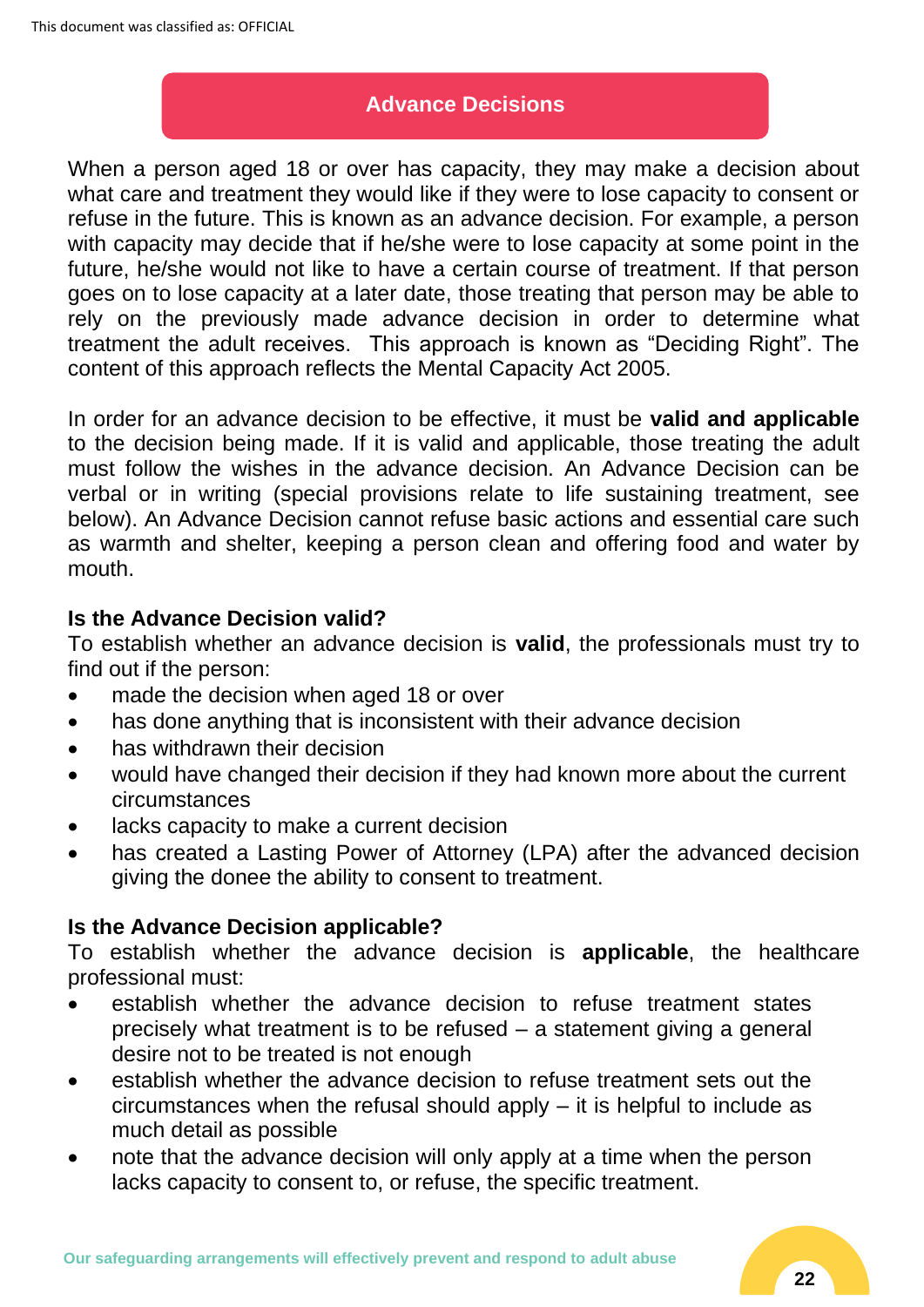## **Further considerations if the Advance Decision concerns life sustaining treatment**

Life-sustaining treatment is defined under the MCA 2005 as treatment which a healthcare professional who is providing care to the person regards as necessary to sustain life. It will depend on the type of treatment and the circumstances – for example, antibiotics can be life sustaining in certain circumstances.

As well as the requirements above in relation to the validity and applicability of the Advance Decision, any Advance Decision to refuse life sustaining treatment must:

- Be in writing
- Be signed
- Be witnessed
- Include a clear, specific written statement that the Advance Decision is to apply to the specific treatment even if life is at risk.

Artificial nutrition and hydration (ANH) has been recognised as a form of medical treatment. An advance decision can refuse ANH. Refusing ANH in an advance decision is likely to result in the person's death. If the advance decision is followed, therefore, it may be regarded as life sustaining treatment.

The Deciding Right approach has standardised the forms used to record advanced decisions and Do Not Attempt to Resuscitate (DNAR) forms (further information is available from www.theclinicalnetwork.org).

**Lasting Power of Attorney (LPAs)**

The Mental Capacity Act 2005 allows a person to appoint a person (known as an attorney) to act on their behalf if they should lose capacity in the future. The Lasting Power of Attorney replaced Enduring Powers of Attorney. Whilst there will be no more Enduring Powers of Attorney, it has to be remembered that those created before the 1st October 2007 potentially remain valid.

A Lasting Power of Attorney can be appointed to make decisions in relation to a person's health and welfare or property and affairs (or both). A LPA relating to health and welfare can confer power on the attorney to make decisions for the incapacitated person, as if they were making that decision for him/herself. It therefore includes consenting to, or refusing, treatment on behalf of the incapacitated person.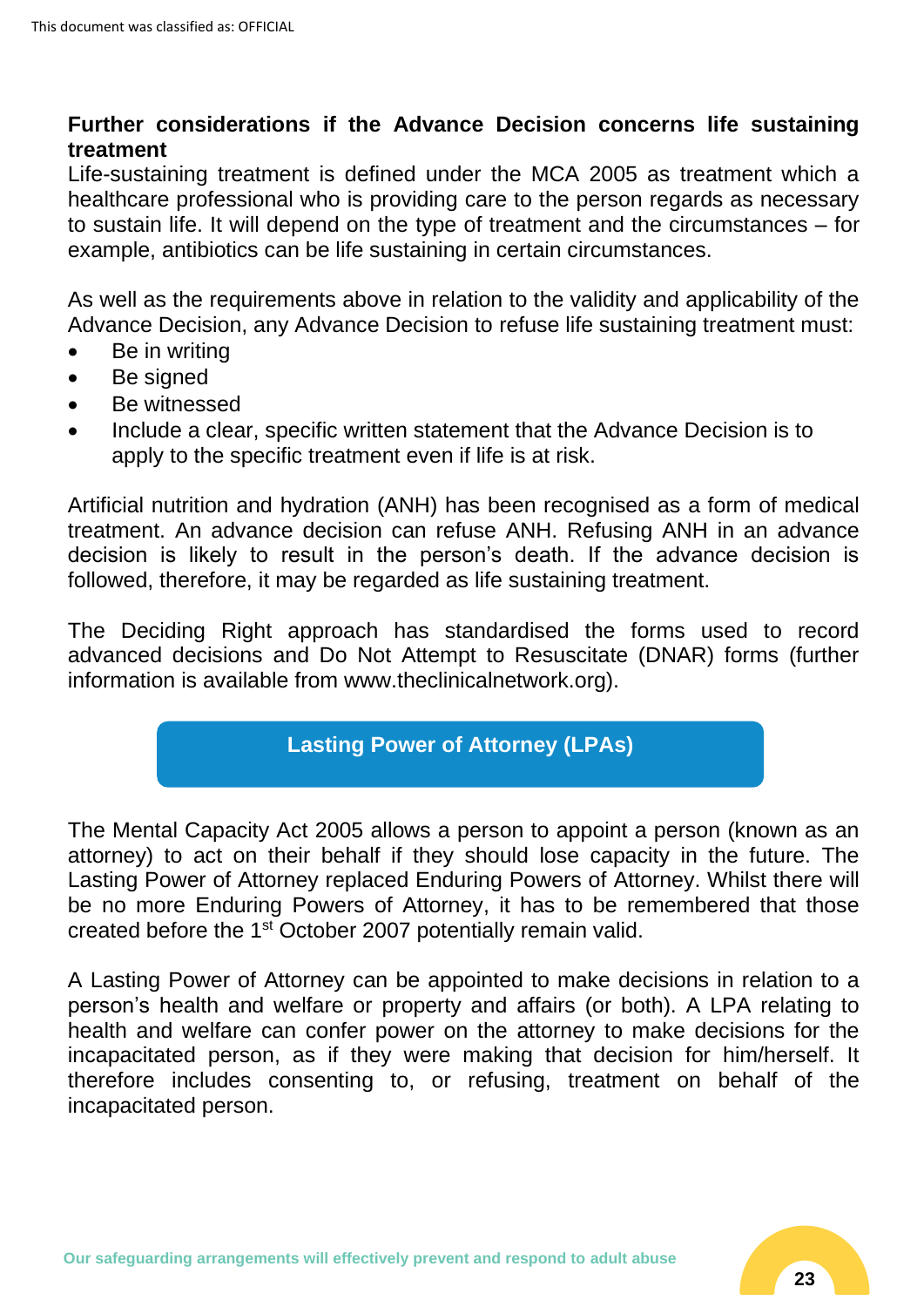**Note: A LPA relating to property and affairs will not confer power on the attorney in relation to decisions relating to health and welfare (and vice versa). It is also the case the people may exclude certain matters when creating an LPA so it is vital to check the actual document.**

An LPA will be valid only if:

- Made by a person who has capacity and is over the age of 18
- It is in a written document set out in the required legal format
- It includes prescribed information about the nature and effect of the LPA
- It is signed by the person indicating he/she wishes for it to apply when he/she no longer has capacity.
- It names people who should be told about the LPA, or that the person wishes no-one be told.
- The attorney has signed to indicate he/she understands his/her duties under the LPA.
- It includes a certificate completed by a third party confirming that in he/she opinion, the person understands the purpose of the LPA, that nobody used fraud or undue pressure to force the person in making the LPA and that there is nothing to stop the LPA being created.
- Registered with the Court of Protection before use.

**Note**: The attorney must make decisions in accordance with s4 of the Mental Capacity Act – in the best interests of the person.

# **The Court of Protection and the role of Court Appointed Deputies**

The Court of Protection has jurisdiction (power/ legal authority) relating to the MCA 2005 and will be the final arbiter for capacity matters. It has its own procedures and nominated judges. If there is a complex issue, dispute or case which cannot be resolved, consideration should be given as soon as possible to whether the matter should be referred to the Court of Protection. Legal advice should be sought at the earliest opportunity if you are unsure as to whether an application to the Court of Protection is required.

If there is a need for a person who lacks capacity to have someone who can act on his/her behalf to make on-going decisions and there is no relevant LPA, the Court can appoint a Deputy to act on the individual's behalf. Once a deputy has been appointed by the Court, an order will set out their specific powers and the scope of authority. Deputies will be able to take decisions on welfare, healthcare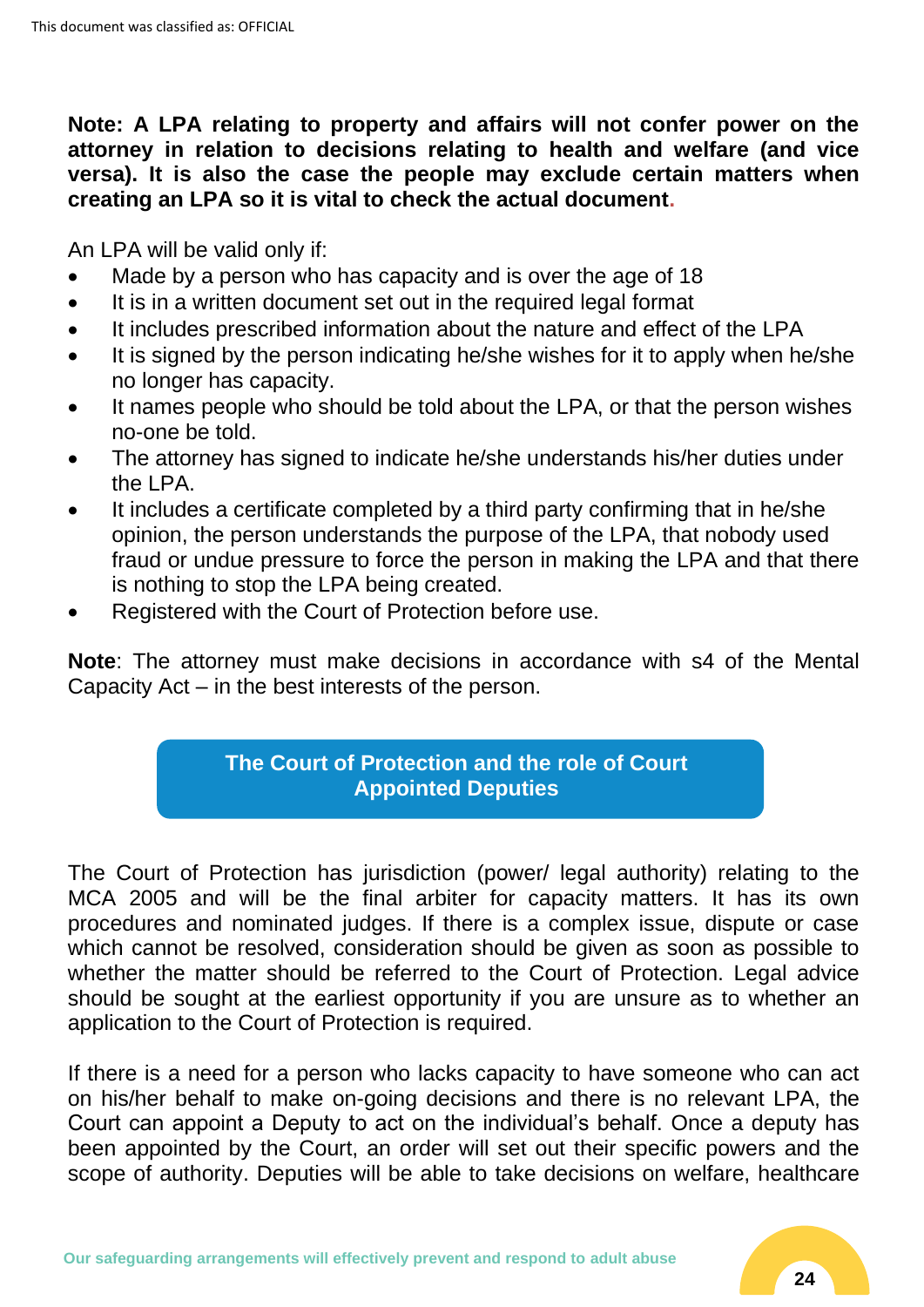and financial matters as authorised by the Court (NOTE they will not be able to refuse consent to life-sustaining treatment).

**Note**: The Court of Protection very rarely creates Welfare Deputyships, preferring to make one off welfare decisions as and when the need arises.

# **The Office and role of the Public Guardian**

The Public Guardian and his / her staff are the registering authority for LPAs and Court Appointed Deputies. They will supervise deputies appointed by the Court and provide information to help the Court make decisions. Once a deputyship is granted the Office of the Public Guardian is given power to supervise deputies and make sure they carry out their role in accordance with the principles of the MCA. They will also work together with other agencies, such as Health, Police and Social Services to respond to any concerns raised about the way in which an Attorney or Deputy is operating.

Staff should contact the Office of the Public Guardian to ascertain whether a LPA is valid, registered and to seek copies. Such contact should be recorded in the health or social care record.

#### **Contact details for The Office of Public Guardian:**

Telephone number: 0300 456 0300 Email: customerservices@publicguardian.gsi.gov.uk Facsimile: 0870 739 5780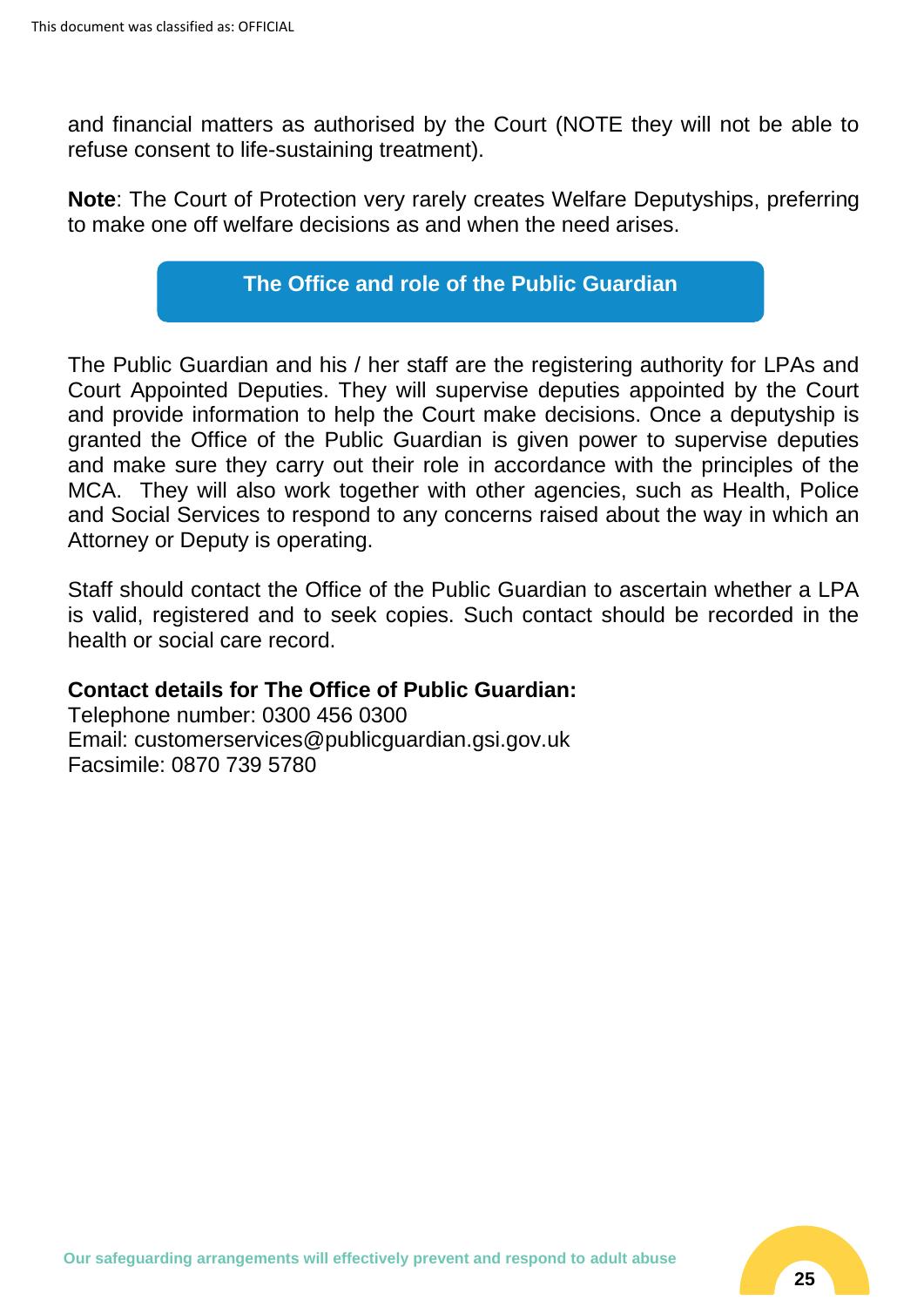# **The Use of Restraint under the Mental Capacity Act 2005**

In some circumstances it may be necessary to consider the use of restraint (in accordance with organisational policy). Where this is being considered in relation to an adult who lacks capacity, there are additional considerations to be taken into account.

For the purposes of the MCA 2005, a person restrains an adult if he:

- a) Uses, or threatens to use, force to secure the doing of an act which the adult resists, or
- b) Restricts adult's liberty of movement, whether or not the adult resists.

If a person does an act in connection with the care or treatment of another person (including restraint), they will have legal authority to do so if:

**Before doing the act**, they take reasonable steps to establish whether the **adult lacks capacity** in relation to the matter in question:

**When doing the act**, the person reasonably believes

- that the adult **lacks capacity** in relation to the matter; and
- that it will be in the adult's **best interests** for the act to be done; and

The person restraining reasonably believes that it is **necessary** in order to **prevent harm** to the adult; and

• The restraint is a **proportionate** response to the **likelihood** of the adult suffering harm, and the **seriousness** of that harm.

For further information please refer to Department of Health: Positive and Proactive Care: reducing the need for restrictive interventions, April 2014.

**Note**: For the protection afforded to staff members by s 5 of the Mental Capacity Act to apply - The act must be a proportionate response to the likelihood of the adult suffering harm and the seriousness of that harm. The action taken must be the least restrictive option and for the minimum amount of time required.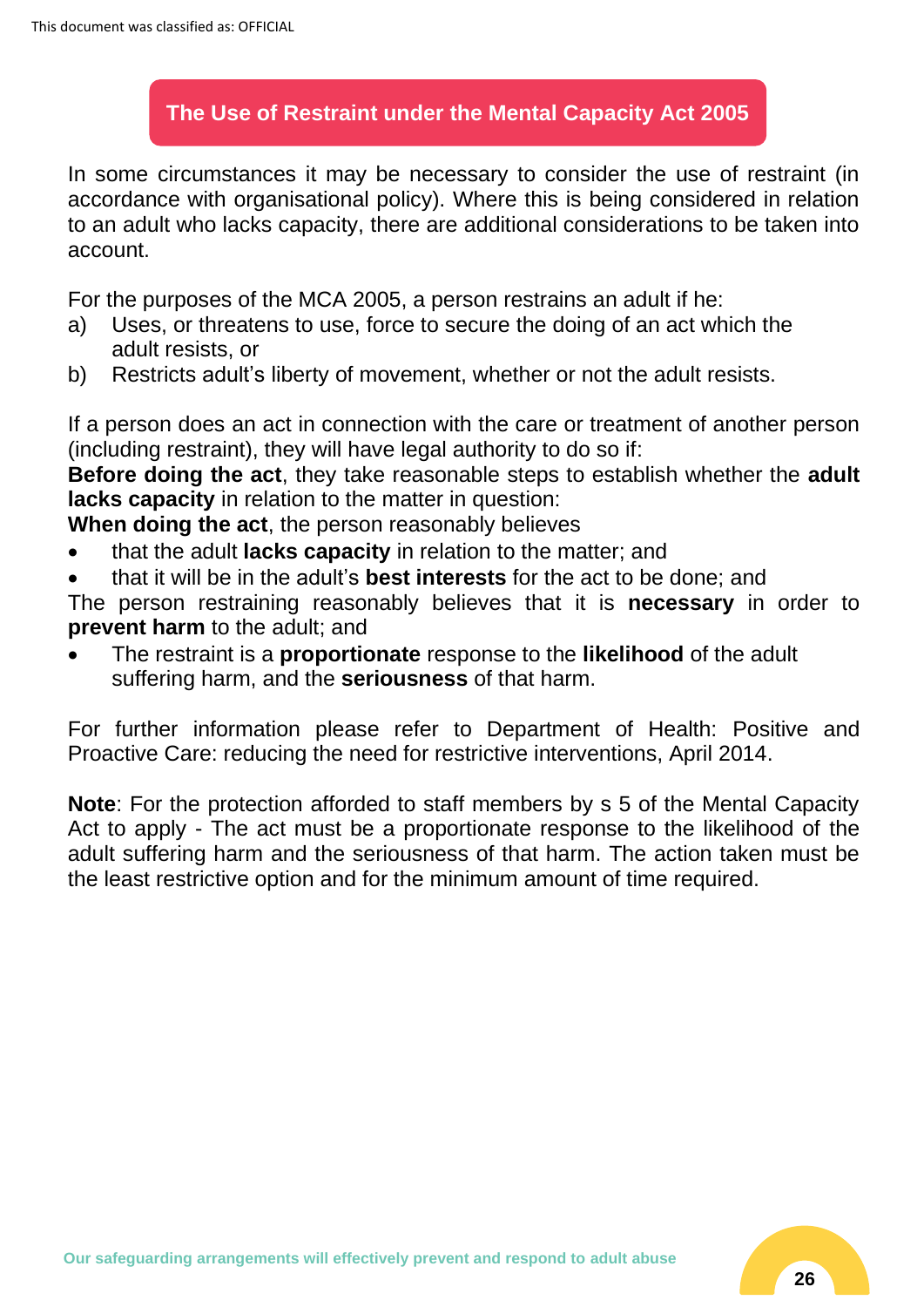#### **Useful References and Websites**

**Care Act 2014 - Care and Support Statutory Guidance** (Revised Feb 2017) [https://www.tsab.org.uk/wp-content/uploads/2015/11/Revised-Care-Act-](https://www.tsab.org.uk/wp-content/uploads/2015/11/Revised-Care-Act-Guidance-Annotated-Chapter-14-20160311.pdf)[Guidance-Annotated-Chapter-14-20160311.pdf](https://www.tsab.org.uk/wp-content/uploads/2015/11/Revised-Care-Act-Guidance-Annotated-Chapter-14-20160311.pdf)

#### **Cheshire West Judgement 2014:**

<http://www.scie.org.uk/mca-directory/keygovernmentdocuments.as>

**Deciding Right:** <http://www.necn.nhs.uk/common-themes/deciding-right/>

#### **Making Safeguarding Personal:**

[https://www.tsab.org.uk/key-information/prevention/making-safeguarding](https://www.tsab.org.uk/key-information/prevention/making-safeguarding-personal-tsab-guidance/)[personal-tsab-guidance/](https://www.tsab.org.uk/key-information/prevention/making-safeguarding-personal-tsab-guidance/)

#### **Teeswide Safeguarding Adults Board's Policies, Procedures and Guidance webpage including:**

- Decision Support Guidance
- MCA and Deprivation of Liberty Safeguards Policy
- Safeguarding and Promoting the Welfare of Adults and Children at Risk Guidance

<https://www.tsab.org.uk/key-information/policies-strategies/>

#### **Teeswide Safeguarding Adults Board - Safeguarding Adults Reviews Reports**

<https://www.tsab.org.uk/key-information/safeguarding-adult-review-sar-reports/>

## **Teeswide Safeguarding Adults Board - You Tube Channel (Playlist):**

[https://www.youtube.com/channel/UCMxNFNZsoxIc3YZEVXisx\\_w](https://www.youtube.com/channel/UCMxNFNZsoxIc3YZEVXisx_w)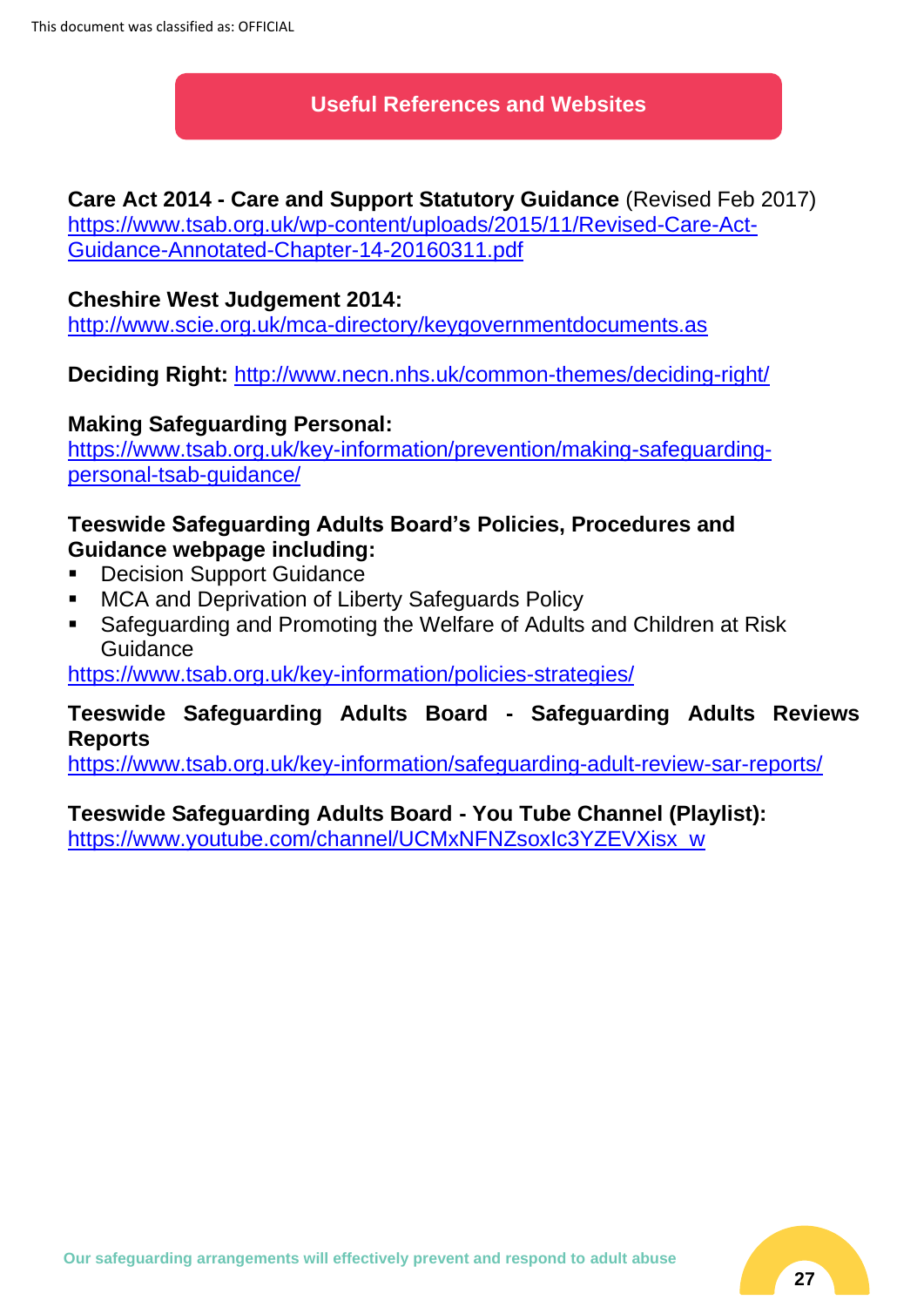

# **Teeswide Safeguarding Adults Concern Form**

<https://www.tsab.org.uk/report-abuse/>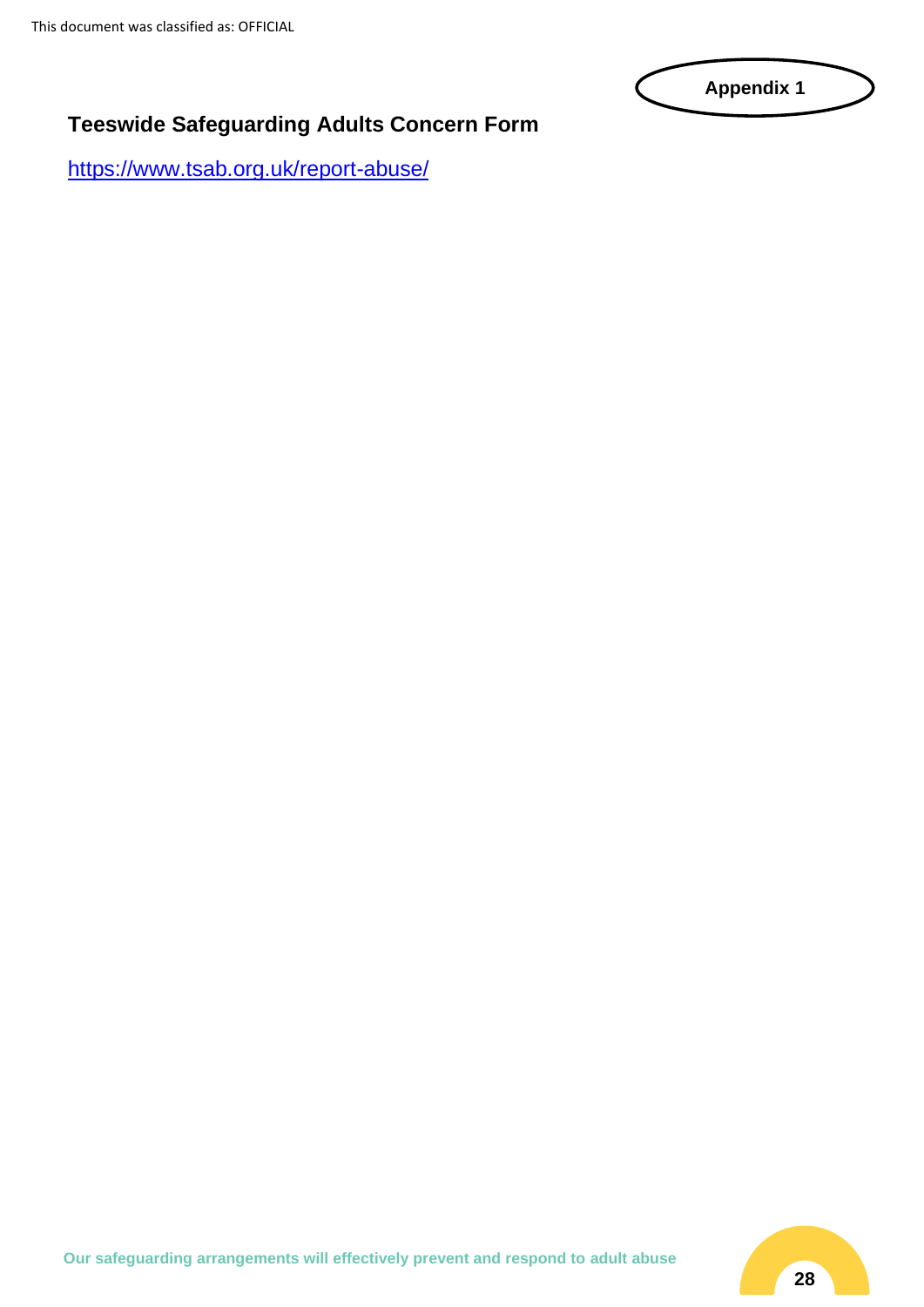-----

#### **Teeswide Safeguarding Adults Inter-Agency Procedure Summary**

In accordance with the Care Act 2014, safeguarding duties apply to an adult who:

- has needs for care and support (whether or not the local authority is meeting any of those needs); and
- is experiencing, or at risk of abuse or neglect; and
- as a result of those care and support needs is unable to protect him/herself from either the risk, or the experience, of abuse or neglect

The adult experiencing, or at risk of abuse or neglect will be referred to the *adult* throughout this procedure.

|               |             | <b>Stage of Procedure</b> | <b>Role</b>                                                                                                                                                                                                                                                                                                                                                                                                                                                | <b>Responsibility</b>        | <b>Maximum Timeframe</b>                                            |
|---------------|-------------|---------------------------|------------------------------------------------------------------------------------------------------------------------------------------------------------------------------------------------------------------------------------------------------------------------------------------------------------------------------------------------------------------------------------------------------------------------------------------------------------|------------------------------|---------------------------------------------------------------------|
|               | 1           | <b>Concern</b>            | Take immediate action to safeguard anyone at<br>$\bullet$<br>risk of abuse or neglect<br>Report and record concerns that an adult<br>$\bullet$<br>maybe at risk of abuse or neglect<br>Establish the <i>adult's</i> views, wishes if<br>$\bullet$<br>appropriate<br>Where an adult dies and abuse or neglect is<br>$\bullet$<br>suspected, a concern must be raised                                                                                        | Person raising<br>concern    | Immediate<br>Inter-agency concern<br>form completed within<br>1 day |
| ENQUIRY PHASE | $\mathbf 2$ | <b>Decision Making</b>    | Decision made as to whether the Inter-agency<br>$\bullet$<br>Safeguarding Procedure is appropriate to<br>address the concern or whether more<br>information is required as part of the enquiry<br>Decision support guidance used to inform the<br>$\bullet$<br>decision making process<br>Ensure that the views and wishes of the <b>adult</b><br>are taken into account<br>Determine who will undertake the initial enquiry<br>$\bullet$<br>if not the LA | Designated<br><b>Officer</b> | Within 3 days of<br>receiving the concern                           |

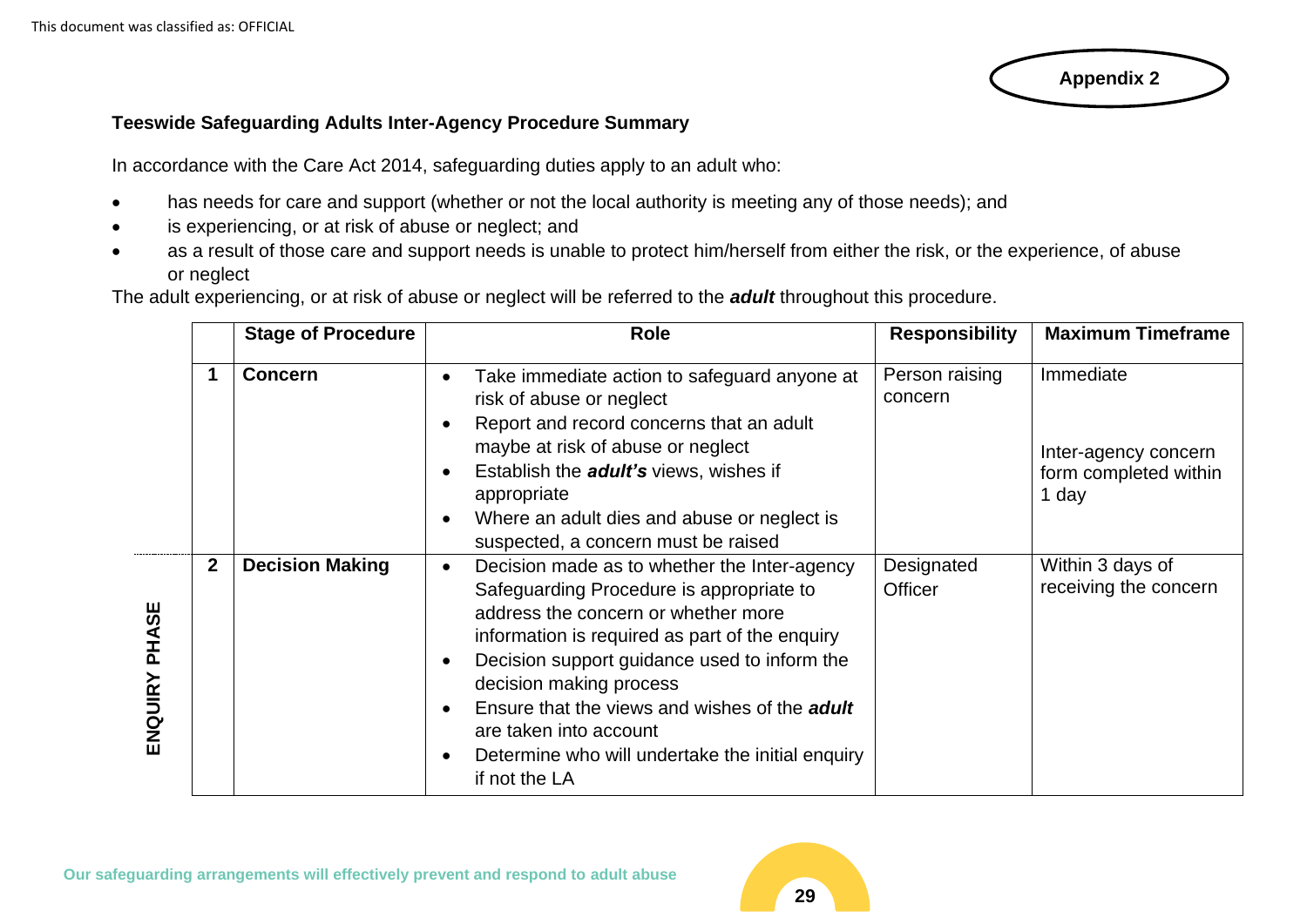|   | <b>Stage of Procedure</b> | <b>Role</b>                                                                                                                                                                                                                                                                                                                                                                                                                | <b>Responsibility</b>                                                         | <b>Maximum Timeframe</b>                                                                                                                 |
|---|---------------------------|----------------------------------------------------------------------------------------------------------------------------------------------------------------------------------------------------------------------------------------------------------------------------------------------------------------------------------------------------------------------------------------------------------------------------|-------------------------------------------------------------------------------|------------------------------------------------------------------------------------------------------------------------------------------|
|   |                           | Consider alternative action if safeguarding<br>$\bullet$<br>procedures are not appropriate<br>Consider providing feedback to the person<br>raising the concern.<br>If the concern relates to a deceased adult,<br>consideration to be given to raising a SAR<br>notification<br>If the adult dies after the safeguarding concern<br>has been raised, the enquiry will continue                                             |                                                                               |                                                                                                                                          |
| 3 | <b>Initial Enquiry</b>    | Further information gathered from identified<br>$\bullet$<br>sources in order to inform the decision as to<br>whether to progress into safeguarding<br>procedures<br>Seek or review the <b>adult's</b> views and wishes<br>including their desired outcomes<br>Consider whether the <b>adult</b> requires an<br>independent advocate to support them<br>Consider providing feedback to the person<br>raising the concern * | Safeguarding<br>partners; adult,<br>their advocate,<br>relative and<br>carers | Within 3 days of<br>receiving the concern                                                                                                |
| 4 | <b>Decision Making</b>    | Decision made as to whether the safeguarding<br>$\bullet$<br>procedures are appropriate to address the<br>concern or whether more information is<br>required as part of the enquiry<br>Decision support guidance used<br>$\bullet$<br>Consider the <b>adult's</b> views and wishes<br>including their desired outcomes<br>Consider whether the <i>adult</i> requires an                                                    | Designated<br>Officer                                                         | Within 7 days of<br>receiving the concern,<br>if more time is<br>required, the reason for<br>the extended timescale<br>must be recorded. |

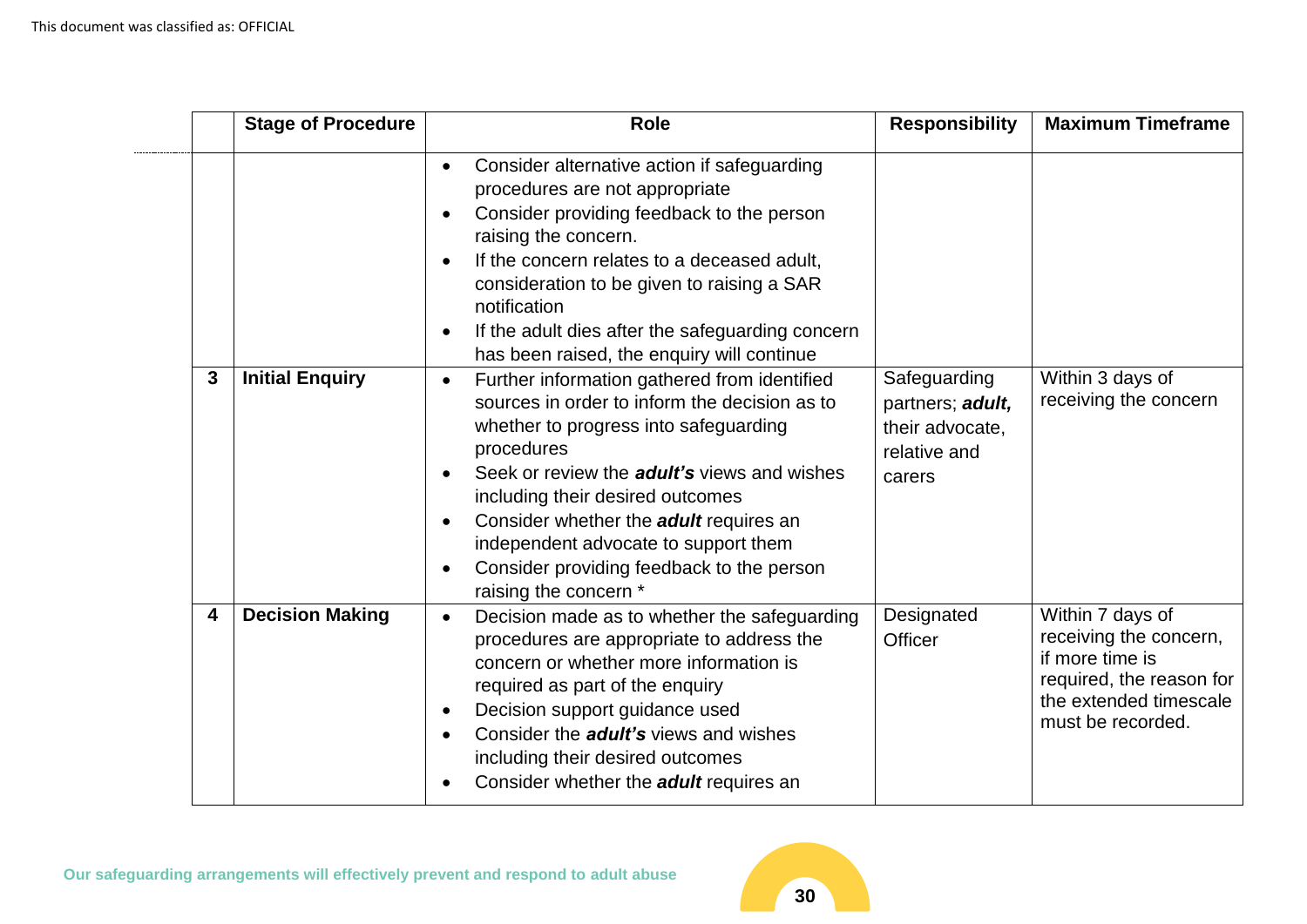|                  |   | <b>Stage of Procedure</b> | <b>Role</b>                                                                                                                                                                                                                                                                                                                                                                                                                                                                                                                                                                                                                                                                                                                                                                                                                                                                                             | <b>Responsibility</b>                  | <b>Maximum Timeframe</b>                                                                                                                 |
|------------------|---|---------------------------|---------------------------------------------------------------------------------------------------------------------------------------------------------------------------------------------------------------------------------------------------------------------------------------------------------------------------------------------------------------------------------------------------------------------------------------------------------------------------------------------------------------------------------------------------------------------------------------------------------------------------------------------------------------------------------------------------------------------------------------------------------------------------------------------------------------------------------------------------------------------------------------------------------|----------------------------------------|------------------------------------------------------------------------------------------------------------------------------------------|
|                  |   |                           | independent advocate to support them<br>Consider alternative action if safeguarding<br>procedures are not appropriate<br>Consider providing feedback to the person<br>raising the concern *                                                                                                                                                                                                                                                                                                                                                                                                                                                                                                                                                                                                                                                                                                             |                                        |                                                                                                                                          |
| PHASE<br>ENQUIRY | 5 | <b>Strategy Meeting</b>   | Designated Officer co-ordinates the strategy<br>discussion/meeting<br>Agencies invited to attend the strategy<br>discussion to ensure they are prepared for the<br>meeting and have the relevant information<br>available to contribute to information sharing<br>and decision<br>If the strategy discussion has taken place via<br>telephone to ensure the adult is protected, then<br>face-to-face strategy meeting will be convened<br>at the earliest opportunity<br>Formulate a Inter-agency safeguarding plan if<br>needed<br>Determine who will undertake the further<br>enquiry if not the LA<br>Agree timescale for completion of enquiry<br>Involvement of the <b>adult</b> , their advocate,<br>relative or carers to ensure that their views,<br>wishes and desired outcomes are central to the<br>process<br>Consider alternative action if safeguarding<br>procedures are not appropriate | Designated<br>Officer/all<br>attendees | Within 7 days of<br>receiving the concern,<br>if more time is<br>required, the reason for<br>the extended timescale<br>must be recorded. |

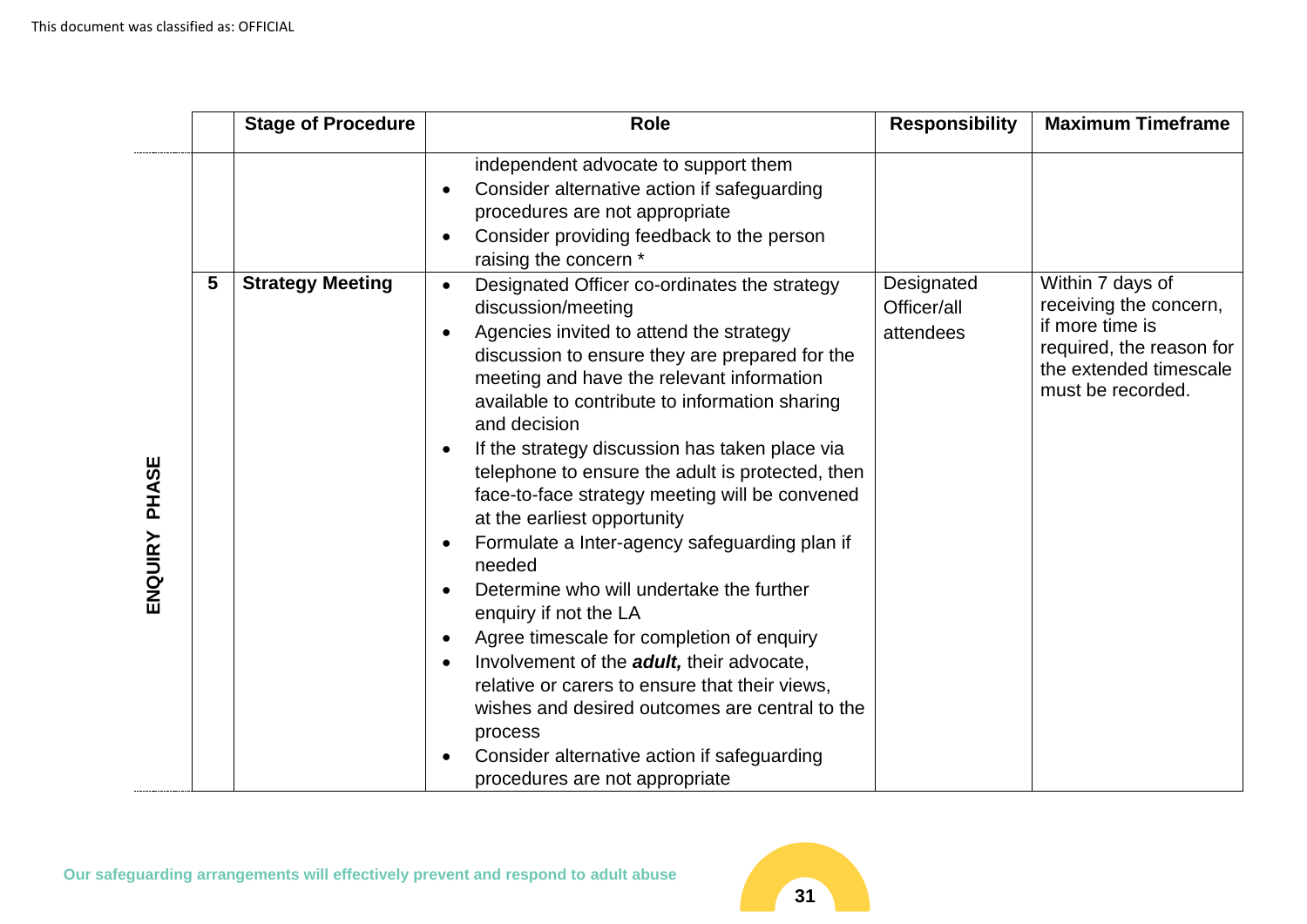|                | <b>Stage of Procedure</b>                             | <b>Role</b>                                                                                                                                                                                                                                                                                                                                                                                                                                                                                                                                                                                                                                                     | <b>Responsibility</b>                  | <b>Maximum Timeframe</b>                                                    |
|----------------|-------------------------------------------------------|-----------------------------------------------------------------------------------------------------------------------------------------------------------------------------------------------------------------------------------------------------------------------------------------------------------------------------------------------------------------------------------------------------------------------------------------------------------------------------------------------------------------------------------------------------------------------------------------------------------------------------------------------------------------|----------------------------------------|-----------------------------------------------------------------------------|
|                |                                                       | Consider providing feedback to the person<br>$\bullet$<br>raising the concern *<br>If a subsequent safeguarding concern is raised<br>$\bullet$<br>during an open safeguarding episode, this new<br>concern must be explicitly considered and if<br>necessary, a further face-to-face strategy<br>meeting must be held                                                                                                                                                                                                                                                                                                                                           |                                        |                                                                             |
| 6              | <b>Further Enquiry</b>                                | Agencies will provide an update on actions<br>$\bullet$<br>allocated at the previous strategy meeting<br>Co-ordination and collection of information<br>$\bullet$<br>about the safeguarding concern and the<br>context in which it happened<br>On-going activity to address any protection<br>$\bullet$<br>needs<br>Involvement of the <b>adult</b> , their advocate,<br>$\bullet$<br>relative or carers to ensure their views, wishes<br>and desired outcomes are central to the<br>process<br>Identified lead investigator to report back to the<br>$\bullet$<br>Progress Strategy Discussion/Meeting every<br>28 days if the enquiry takes more than 28 days | <b>Identified Lead</b><br>Investigator | Within the timeframe<br>agreed at the Strategy<br><b>Discussion/Meeting</b> |
| $\overline{7}$ | <b>Progress Strategy</b><br><b>Discussion/Meeting</b> | Review progress of enquiries, or if concluded<br>$\bullet$<br>evaluate the outcome<br>Review the views, wishes and desired<br>$\bullet$<br>outcomes of the <b>adult</b><br>Review the interim safeguarding plan<br>$\bullet$<br>Develop full safeguarding plan if needed                                                                                                                                                                                                                                                                                                                                                                                        | All attendees                          | Within 28 days of the<br>initial Strategy<br><b>Discussion/Meeting</b>      |

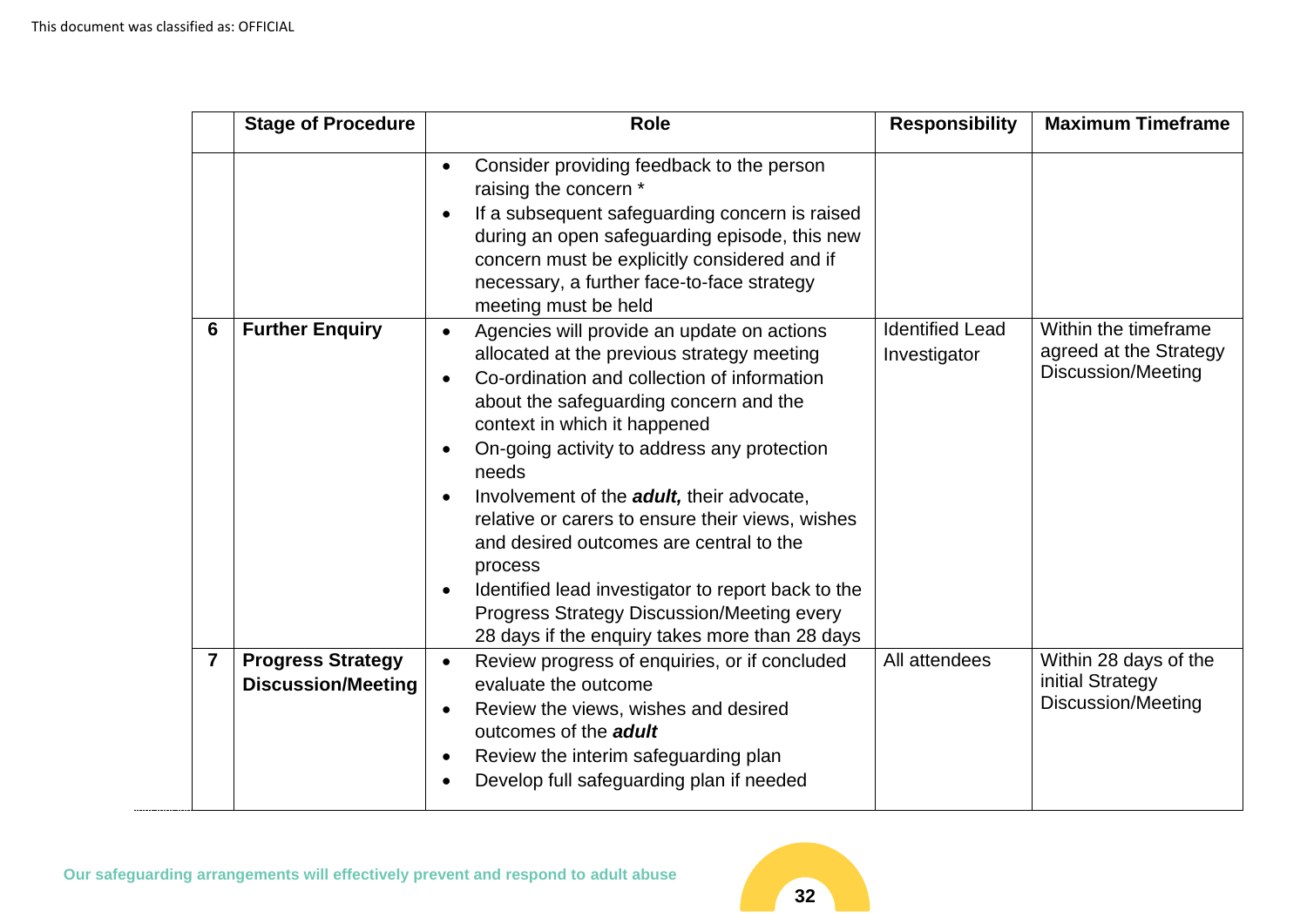|                    | <b>Stage of Procedure</b>                                                                                          | Role                                                                                                                                                                                                                                                                                                                                                                                                                                                                                | <b>Responsibility</b>                                                     | <b>Maximum Timeframe</b>                                                |
|--------------------|--------------------------------------------------------------------------------------------------------------------|-------------------------------------------------------------------------------------------------------------------------------------------------------------------------------------------------------------------------------------------------------------------------------------------------------------------------------------------------------------------------------------------------------------------------------------------------------------------------------------|---------------------------------------------------------------------------|-------------------------------------------------------------------------|
|                    | recorded<br>raising the concern *                                                                                  | Set a date for the next Progress Strategy<br>Discussion/Meeting if needed<br>Decision made to conclude Safeguarding<br>Adults Procedures if appropriate and outcome<br>Consider providing feedback to the person                                                                                                                                                                                                                                                                    |                                                                           |                                                                         |
| <b>Review</b><br>8 | $\bullet$<br>outcomes of the <b>adult</b><br>evaluated<br>extent (MSP Survey)<br>concluded<br>concern <sup>*</sup> | Review progress of enquiries<br>Review the views, wishes and desired<br>Set a date for the next Progress Strategy<br>Discussion/Meeting if needed<br>Decision made to conclude Safeguarding<br>Adults Procedures and outcome recorded and<br>Establish and record whether the <b>adult's</b><br>desired outcomes have been met and to what<br>Consider whether alternative action is required<br>if safeguarding procedures have been<br>Provide feedback to the person raising the | All attendees,<br>the adult, their<br>advocate,<br>relative and<br>carers | Within 28 days of the<br><b>Progress Strategy</b><br>Discussion/Meeting |

\* Particularly when the person raising the concern has an ongoing relationship with the adult

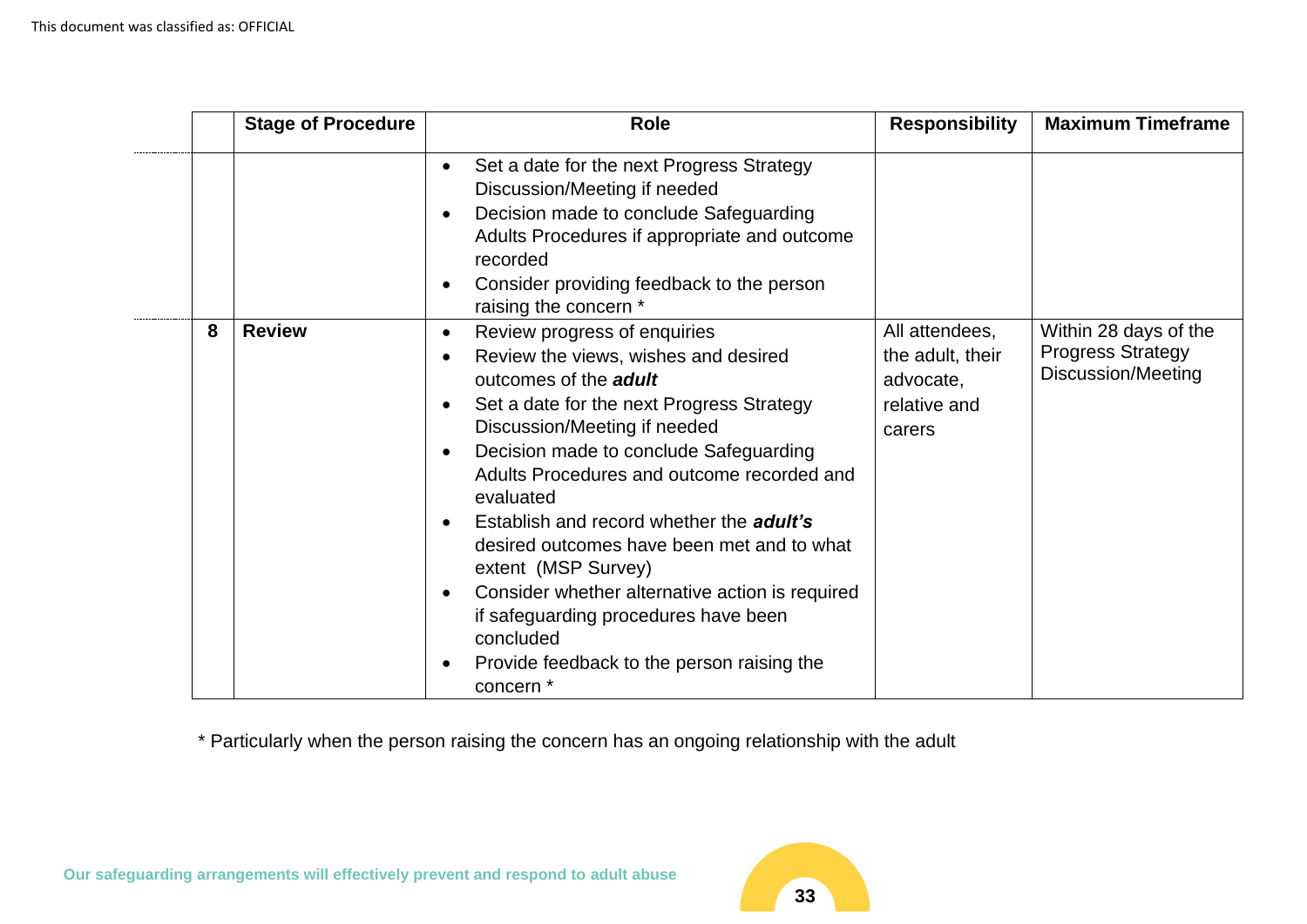

## **Teeswide Safeguarding Adults Board Safeguarding Adults Workbook Assessment**

Notice to Learners: You should complete the following questions without any help and submit answers to your line manager.

#### **Question 1**

a) Mental capacity is the ability to make an informed decision.

True / False

b) An individual can lack capacity to make a decision about one issue but not about others

#### True / False

c) The Mental Capacity Act only applies to people aged 18 or above?

#### True / False

#### **Question 2**

Name 2 conditions that may affect capacity in stage 1 of the Capacity Assessment.

| -1<br>. . |  |  |
|-----------|--|--|
|           |  |  |
|           |  |  |
| 2.        |  |  |
|           |  |  |

 $\_$  ,  $\_$  ,  $\_$  ,  $\_$  ,  $\_$  ,  $\_$  ,  $\_$  ,  $\_$  ,  $\_$  ,  $\_$  ,  $\_$  ,  $\_$  ,  $\_$  ,  $\_$  ,  $\_$  ,  $\_$  ,  $\_$  ,  $\_$  ,  $\_$  ,  $\_$  ,  $\_$  ,  $\_$  ,  $\_$  ,  $\_$  ,  $\_$  ,  $\_$  ,  $\_$  ,  $\_$  ,  $\_$  ,  $\_$  ,  $\_$  ,  $\_$  ,  $\_$  ,  $\_$  ,  $\_$  ,  $\_$  ,  $\_$  ,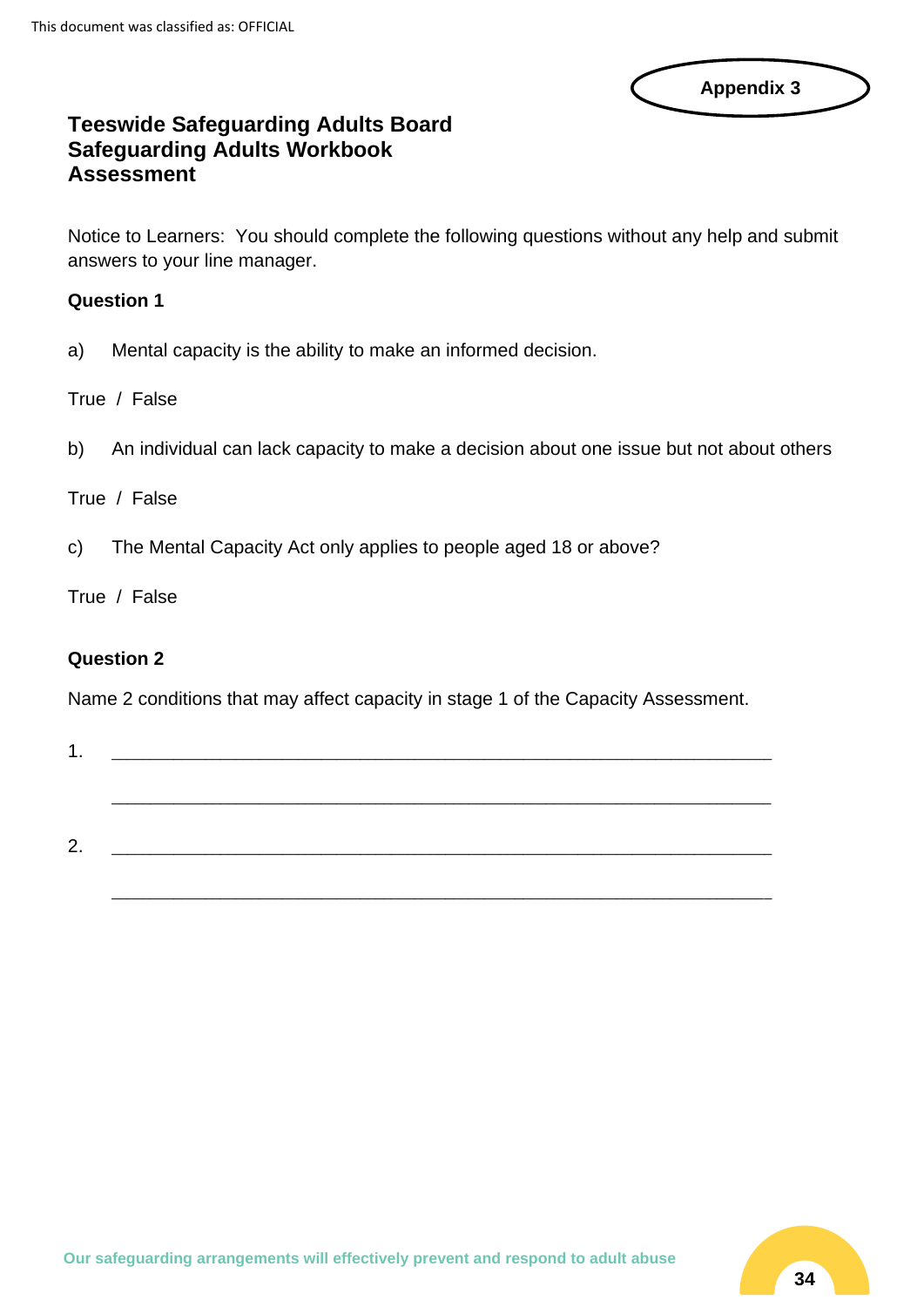Name the five key principles that underpin the MCA.

| 1. |                                                     |  |  |
|----|-----------------------------------------------------|--|--|
|    |                                                     |  |  |
| 2. |                                                     |  |  |
|    |                                                     |  |  |
| 3. |                                                     |  |  |
|    |                                                     |  |  |
| 4. | <u> 1989 - Johann Barbara, martxa alemaniar arg</u> |  |  |
|    |                                                     |  |  |
| 5. |                                                     |  |  |
|    |                                                     |  |  |

#### **Question 4**

What are the 4 questions that are asked as part of the Stage 2 capacity assessment?

| 1. | <u> 1989 - Jan Barbara, manazarta maso da manazarta (h. 1982).</u>   |  |  |
|----|----------------------------------------------------------------------|--|--|
| 2. | <u> 1980 - Andrea Andrewski, politik američki profesor (d. 1980)</u> |  |  |
| 3. |                                                                      |  |  |
| 4. |                                                                      |  |  |
|    |                                                                      |  |  |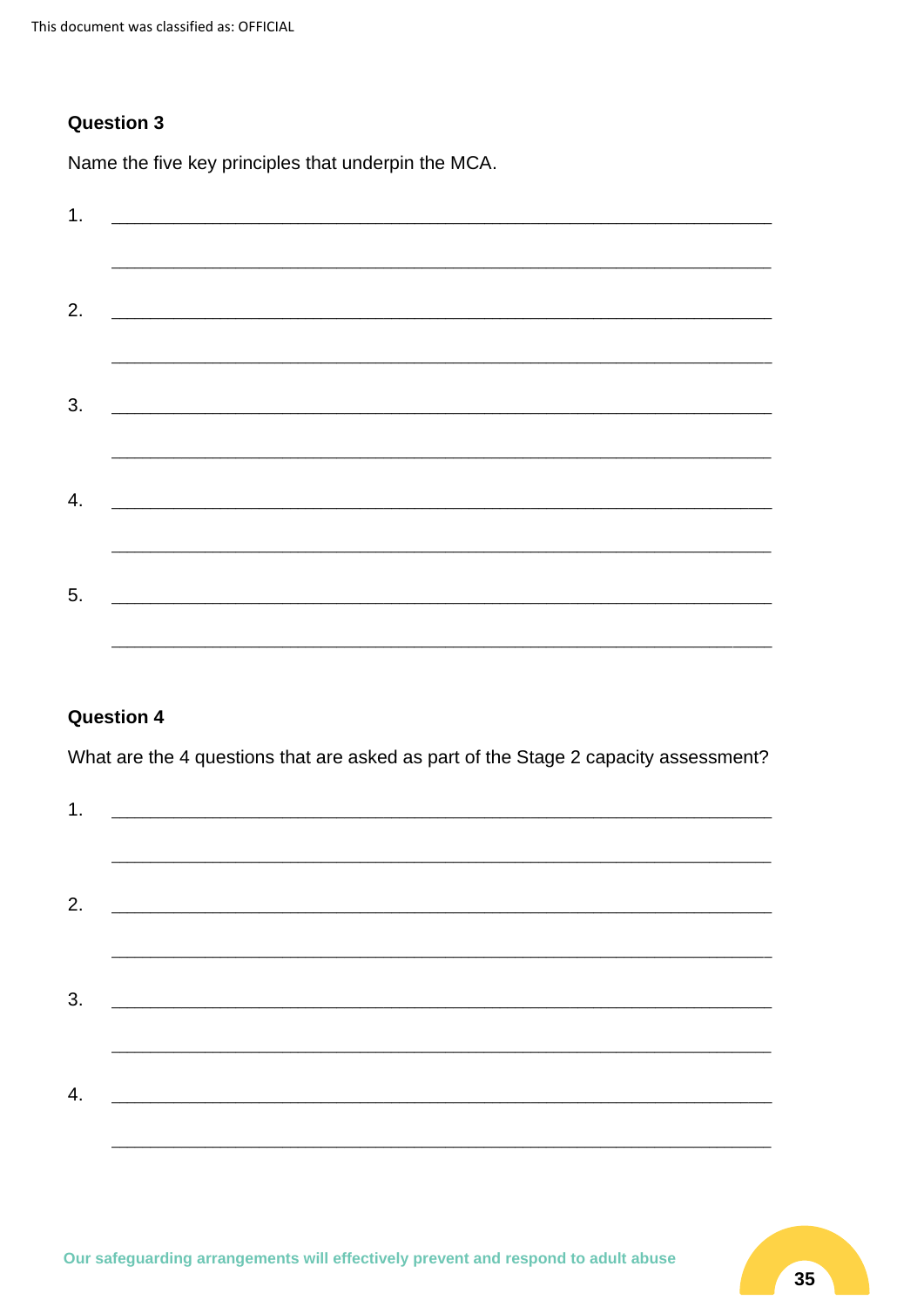|  | a) What document supports the Act and explains how it should work on a day-to-day basis? |  |  |  |
|--|------------------------------------------------------------------------------------------|--|--|--|
|--|------------------------------------------------------------------------------------------|--|--|--|

\_\_\_\_\_\_\_\_\_\_\_\_\_\_\_\_\_\_\_\_\_\_\_\_\_\_\_\_\_\_\_\_\_\_\_\_\_\_\_\_\_\_\_\_\_\_\_\_\_\_\_\_\_\_\_\_\_\_\_\_\_\_\_\_\_\_\_\_\_\_\_\_\_\_\_\_\_\_\_\_\_\_\_\_\_\_\_\_\_\_

b) The Code sets out a two stage test for assessing capacity. What are the names of the two stages?

|               | _____ | ______ |  |
|---------------|-------|--------|--|
|               |       |        |  |
| ⌒<br><u>.</u> |       |        |  |

#### **Question 6**

What has been introduced by the Act that allows a person with capacity to choose who can make decisions on their behalf if/when they become unable to?

\_\_\_\_\_\_\_\_\_\_\_\_\_\_\_\_\_\_\_\_\_\_\_\_\_\_\_\_\_\_\_\_\_\_\_\_\_\_\_\_\_\_\_\_\_\_\_\_\_\_\_\_\_\_\_\_\_\_\_\_\_\_\_\_\_\_\_\_\_\_\_\_\_\_\_\_\_\_\_\_\_\_\_\_\_\_\_\_\_\_

\_\_\_\_\_\_\_\_\_\_\_\_\_\_\_\_\_\_\_\_\_\_\_\_\_\_\_\_\_\_\_\_\_\_\_\_\_\_\_\_\_\_\_\_\_\_\_\_\_\_\_\_\_\_\_\_\_\_\_\_\_\_\_\_\_\_\_\_\_\_\_\_\_\_\_\_\_\_\_\_\_\_\_\_\_\_\_\_\_\_

#### **Question 7**

What does the abbreviation ADRT stand for?

|   | $\mathsf A$  |  |  |  |
|---|--------------|--|--|--|
|   | $\mathsf{D}$ |  |  |  |
|   | R            |  |  |  |
| Т |              |  |  |  |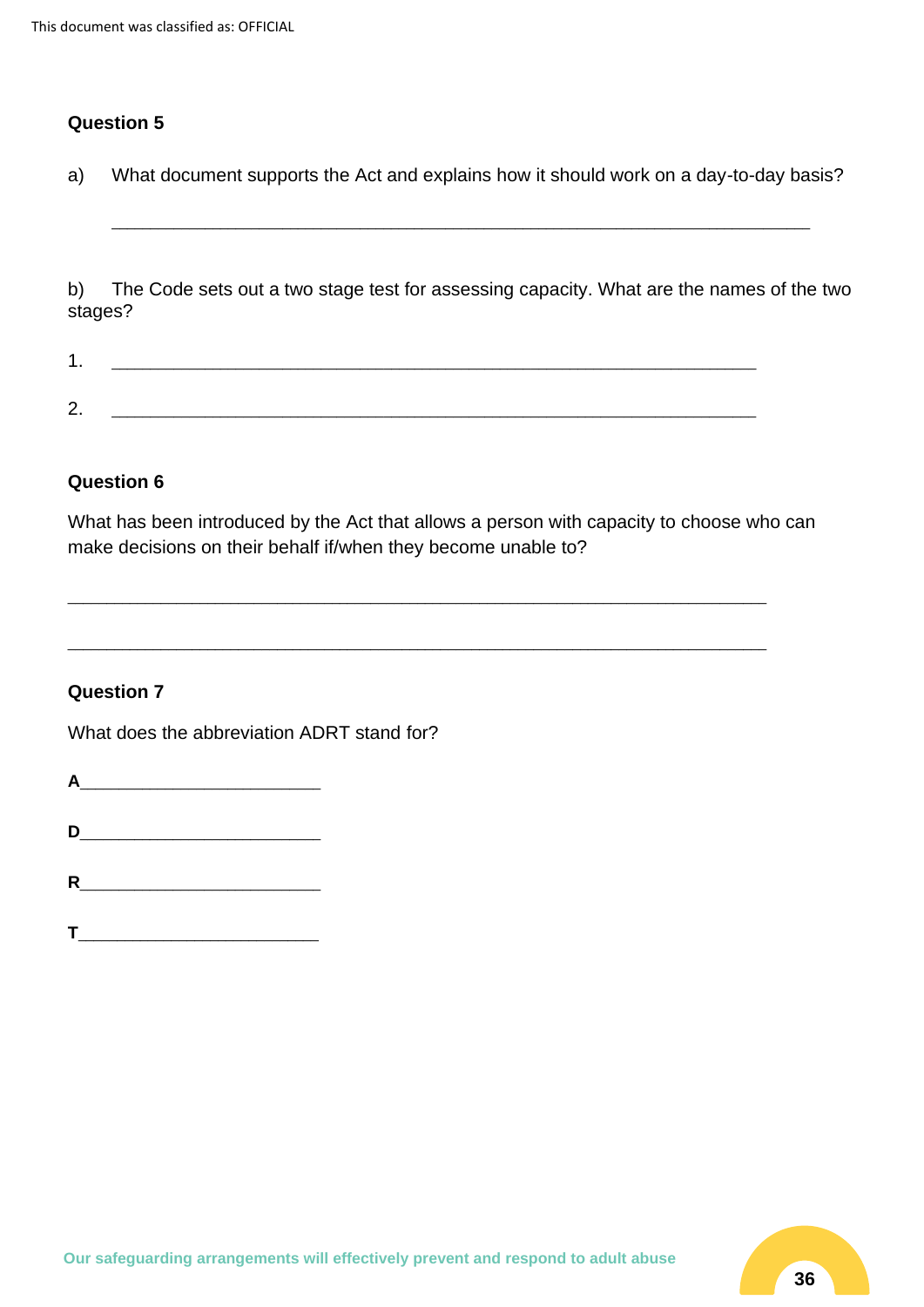#### **What does the abbreviation IMCA stand for?** *(Please circle your answer)*

- a. Independent Mental Capacity Assessment
- b. Independent Mental Council Authority
- c. Independent Mental Capacity Advocate

#### **Question 9**

#### **What do you think is meant by an IMCA?** *(Please circle your answer)*

- a. Someone who befriends an adult with capacity
- b. The representative of an adult who lacks capacity to make a decision about his/her care
- c. Someone who supports any adult who has no one to speak for them

d. Someone to represent and support an adult who lacks capacity for a specific care decision *and* who has no one who can support or represent them, or who can be consulted

#### **Question 10**

a) An IMCA has the right to see the health or social care records.

True / False

b) An IMCA should *not* be involved if an urgent decision is required.

True / False

c) An IMCA has the same rights to challenge a decision as any other person caring for the person or interested in the person's welfare.

True / False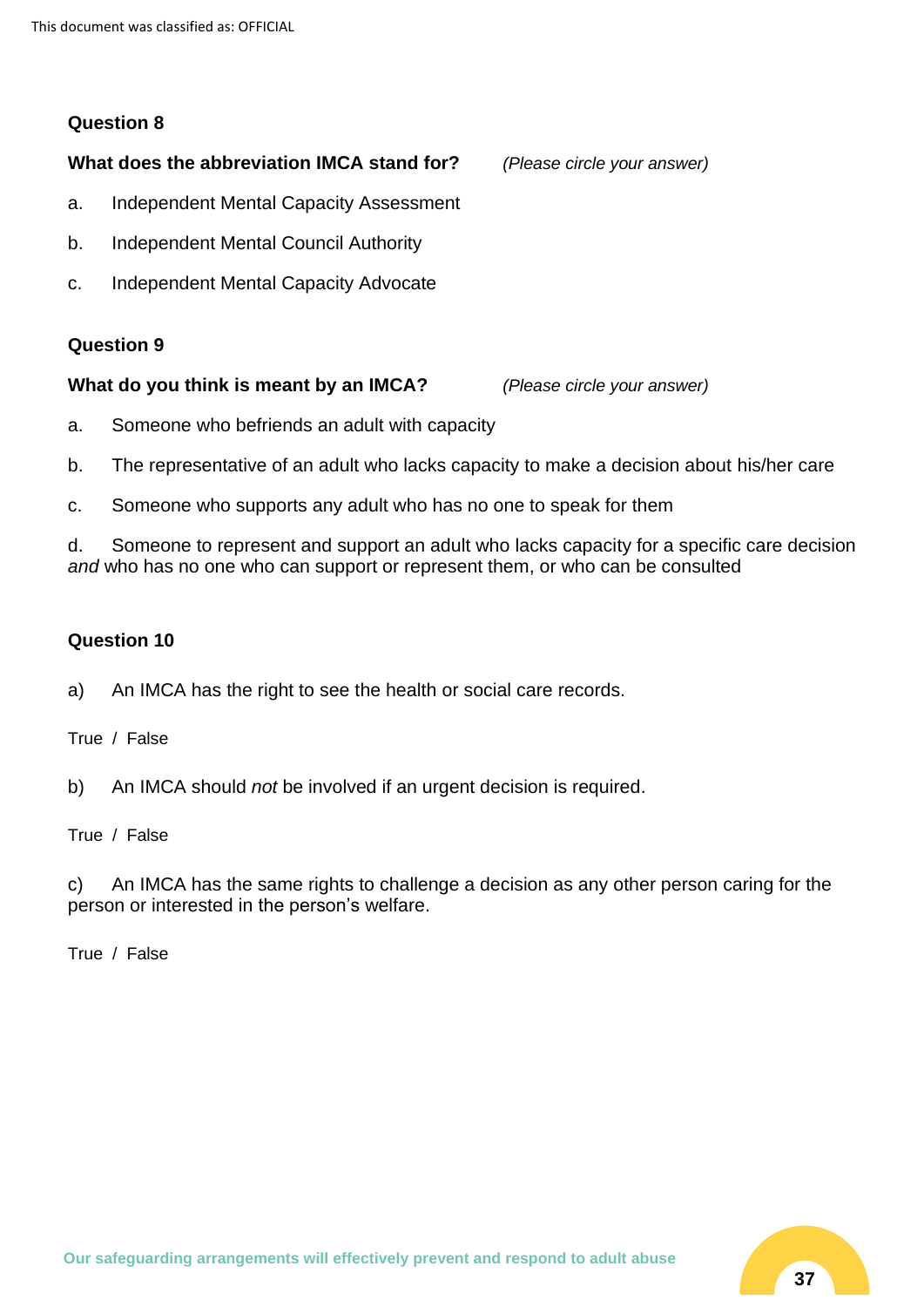What are the four options for formally challenging a DoL?

| 2. |                                                                               |  |  |  |
|----|-------------------------------------------------------------------------------|--|--|--|
| 3. |                                                                               |  |  |  |
|    |                                                                               |  |  |  |
| 4. | <u> 1989 - Johann Barn, mars ar breithinn ar chwaraeth a bhaile ann an t-</u> |  |  |  |
|    |                                                                               |  |  |  |

#### **Question 12**

What 2 questions are used in the 'Acid Test' when determining if a DoLS application is required?

| <u> 1989 - Johann John Stein, marwolaethau (b. 1989)</u> |  |  |  |
|----------------------------------------------------------|--|--|--|
|                                                          |  |  |  |
|                                                          |  |  |  |
|                                                          |  |  |  |
|                                                          |  |  |  |
|                                                          |  |  |  |
|                                                          |  |  |  |
|                                                          |  |  |  |
|                                                          |  |  |  |

| <b>Name</b> |  |
|-------------|--|
| Job Role    |  |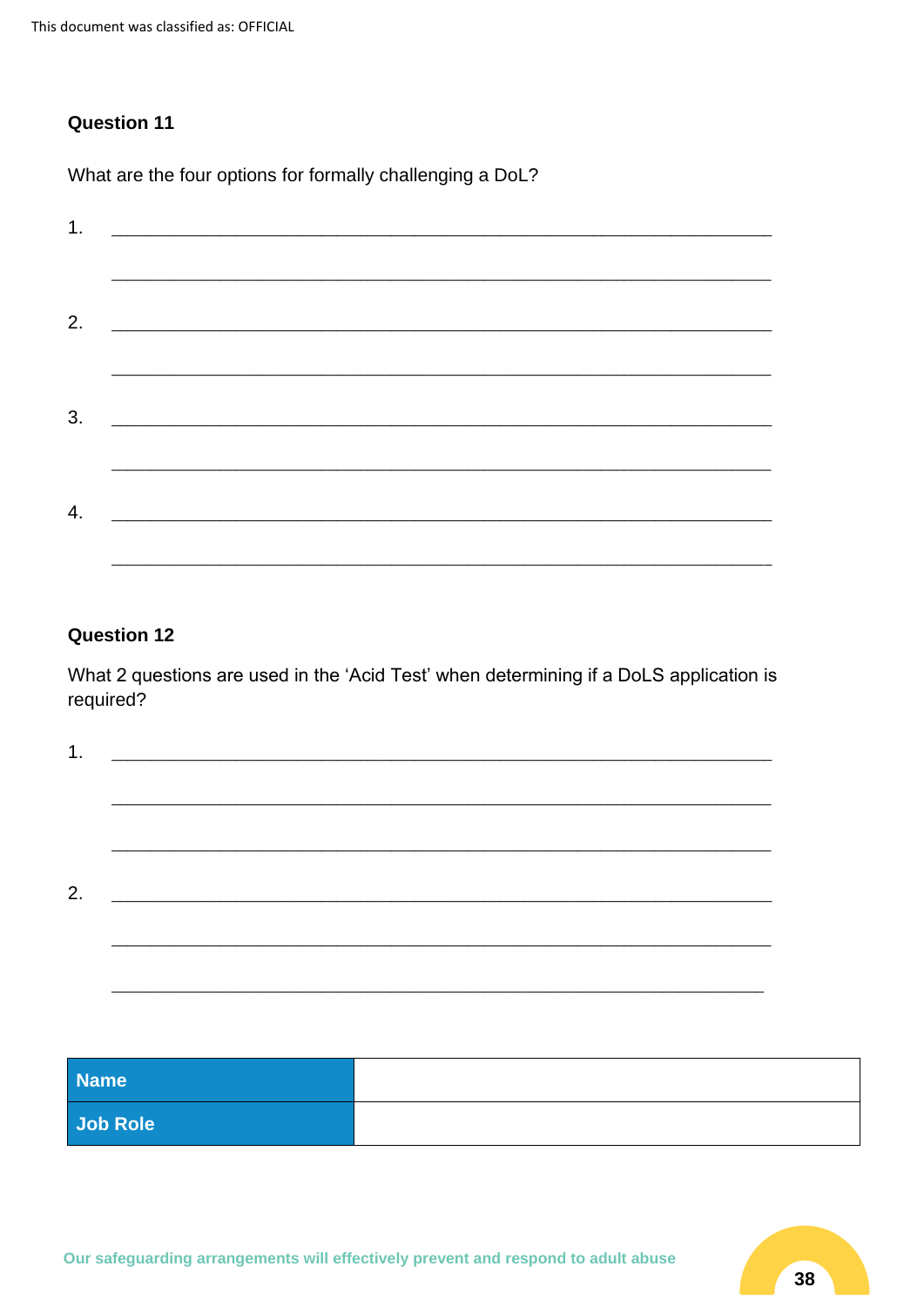

## **Evaluation**

#### **Name:**

Once completed please forward the workbook evaluation *(i.e. this page)* and the Certificate of Completion) to the Teeswide Safeguarding Adults Board, Business Unit, using the contact details below, who will make a record of completion and issue a certificate. Completion records may be shared with the training leads of your commissioning organisation to ensure that your staff development record remains up to date.

**Teeswide Safeguarding Adults Board Business Unit, Kingsway House, West Precinct, Billingham, TS23 2NX Email:** [tsab.businessunit@stockton.gov.uk](mailto:tsab.businessunit@stockton.gov.uk)

| Why did you complete this workbook? |                 |                                                                            |         |                     |
|-------------------------------------|-----------------|----------------------------------------------------------------------------|---------|---------------------|
|                                     |                 |                                                                            |         |                     |
| Where did you do your training?     |                 |                                                                            |         |                     |
| $O$ Home                            | $\bigcirc$ Work | $O$ Mixture                                                                |         |                     |
| that you needed to know?            |                 | Overall, how satisfied were you that the workbook gave you the information |         |                     |
| $\circ$ Very satisfied              | $O$ Satisfied   | $\circ$ Partly satisfied                                                   | $\circ$ | <b>Dissatisfied</b> |
|                                     |                 | What is the most important thing you have learned from this workbook?      |         |                     |
|                                     |                 |                                                                            |         |                     |
| work?                               |                 | How will you use the information from this workbook in your day to day     |         |                     |
|                                     |                 |                                                                            |         |                     |
|                                     |                 | Would you recommend this workbook to other people? Please explain.         |         |                     |
|                                     |                 |                                                                            |         |                     |
|                                     |                 |                                                                            |         |                     |
|                                     |                 | Is there any aspects of the workbook you feel could be improved?           |         |                     |
|                                     |                 |                                                                            |         |                     |
|                                     |                 |                                                                            |         |                     |
| managed this learning experience.   |                 | Manager / Supervisor: Please provide feedback on how the learner           |         |                     |
|                                     |                 |                                                                            |         |                     |
|                                     |                 |                                                                            |         |                     |